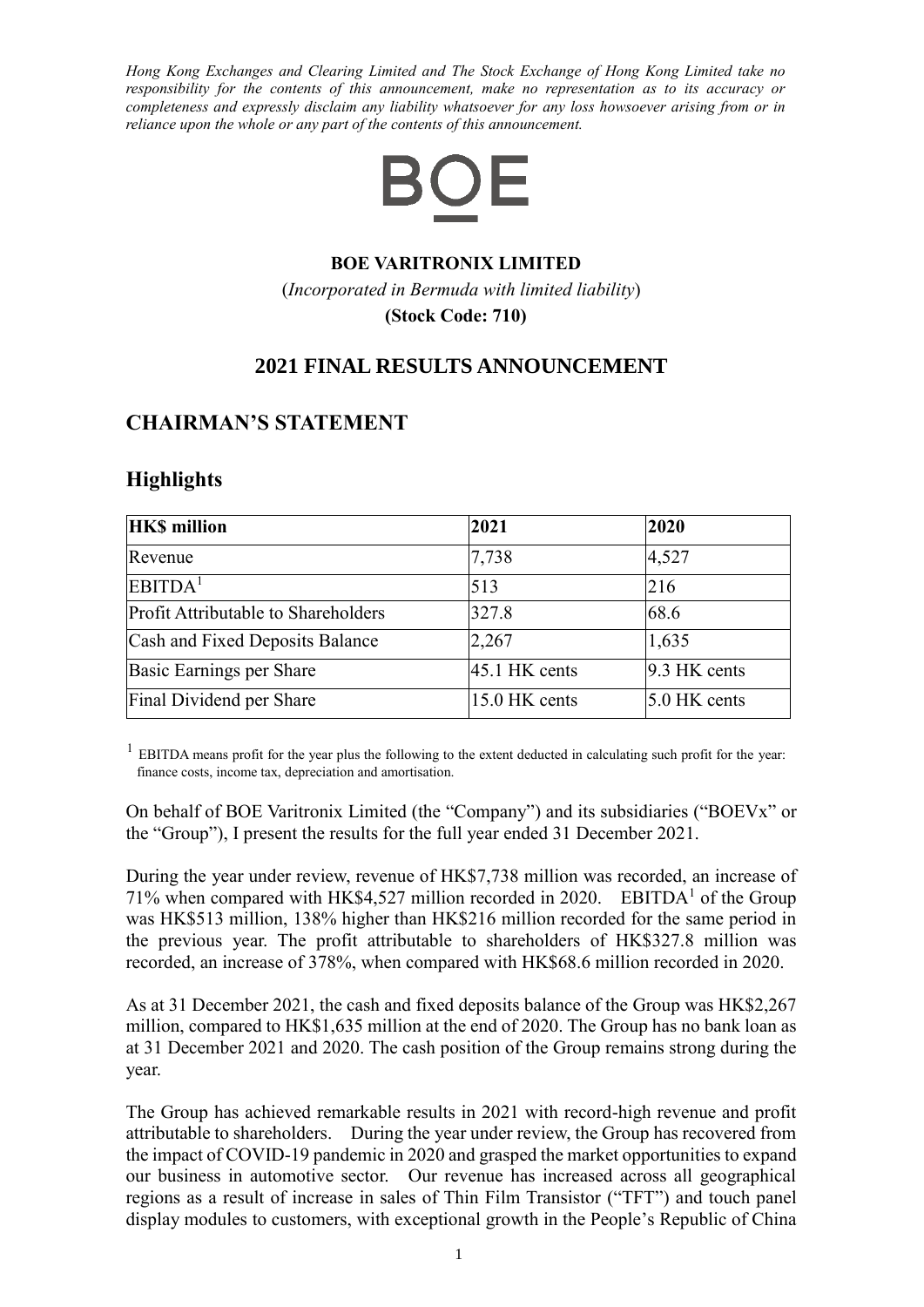("the PRC"). Our sales in the PRC has nearly doubled in the year under review as compared to that of 2020 which is mainly contributed by the commencement of mass production of TFT and touch panel display modules projects and overall increase in market demand in the PRC in the automotive market. For other regions like Europe, America, Korea and Japan, we have also recorded a notable growth contributed by the increase in sales of TFT and touch panel display modules in the automotive business. At the same time, the Group had been able to manage the global shortage of electronic components through various measures to reduce the impact to our supply chain and production and strived to ensure stable delivery to our customers. During the year, the selling price of certain products has increased in response to the increase in material costs resulted from this global shortage of electronic components.

The Group's TFT module business and touch panel display modules business contributed around 85% of the Group's revenue while the revenue from monochrome display business contributed around 15% during the year. The revenue from the former has increased by 86% while the latter has increased by 19%.

During the year under review, EBITDA has increased by 138% to HK\$513 million, around 6.6 % of the Group's revenue. The increase is mainly contributed by the increase in gross profit contributed by the increase in revenue. The profit attributable to shareholders has increased by HK\$259.2 million, approximately 378% as compared to that of 2020. And the profit attributable to shareholders ratio, being the profit attributable to shareholders over the Group's revenue, increased to approximately 4.2% as compared to 1.5% in 2020. The Group's overall profitability has been improving through the continuous achievement of economies of scales as our sales increases. The staff costs and other operating expenses have increased comparing with the same period of last year as the base of comparison is low during COVID-19 when the business activities were reduced. Nevertheless, the increase was corresponding to the increase in sales and business activities during the year and the Group has constantly been carrying out efficiency management measures with an aim to achieve further economies of scales. Furthermore, the Group has recorded approximately HK\$10 million net exchange gain during the year as compared to a net exchange loss of HK\$28 million in year 2020.

### **DIVIDENDS**

The Board (the "Board") of Directors (the "Director") has recommended a final dividend of 15.0 HK cents (2020: 5.0 HK cents) per share. The annual dividend payout ratio was 34% (2020: 54%).

#### **BUSINESS REVIEW**

#### Automotive Display Business

For the year under review, the automotive display business generated revenue of HK\$6,509 million, an increase of 89% from the revenue of HK\$3,450 million recorded in 2020. This business represented approximately 84% of the Group's overall revenue.

During the year, the Group's automotive display business has recorded a significant growth in sales as compared to last year. With our continuous effort in developing the TFT display business over the past few years, the Group is now in a global leading position in terms of automotive TFT display products, especially in medium-to-large size display modules. The impact of COVID-19 began to fade out in the second half of 2020 and the overall automotive display demand, in particular the PRC, began to gradually increase in the first half of 2021 and further accelerated in the second half of 2021. The sales growth was mainly contributed by such increase in market demand together with scheduled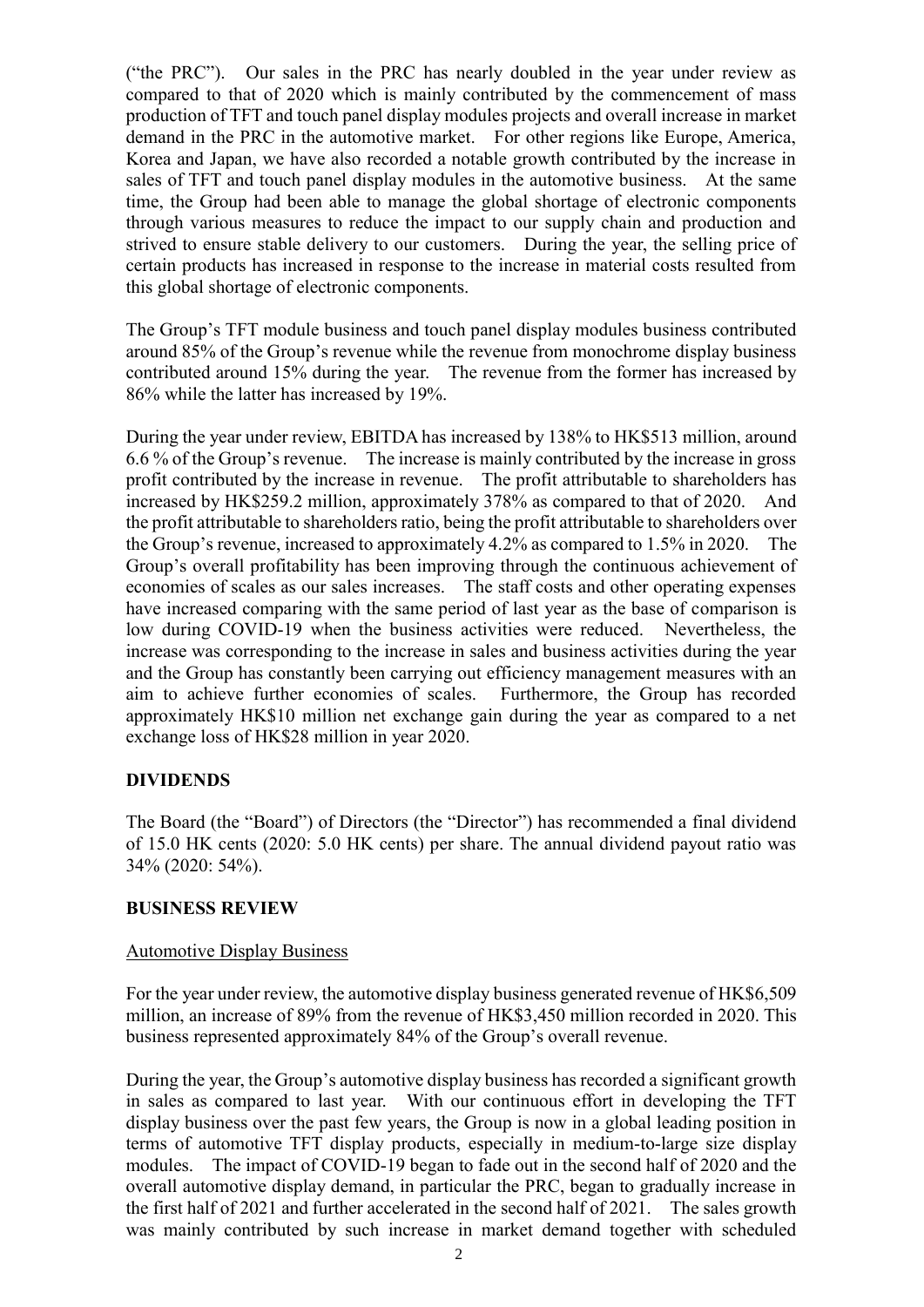commencement of mass production of TFT and touch panel display modules projects during the year. In terms of average selling price, in addition to the increase in selling price of certain products due to the increase in material costs, the gradual shift in product mix to higher average selling price products like touch panel display modules and largersize TFT display modules also contributed to the increase in sales.

The development of our automotive business in the PRC has yielded remarkable results in 2021. The PRC is the largest market of the Group's automotive display business and accounted for over 40% of the Group's revenue in 2021. Our customer base has been expanding and covers major car brands for both conventional and new energy vehicle ("NEV") manufacturers. According to our statistics, our TFT display products coverage for top 20 PRC automobile manufacturers has exceeded 30%. During the year, the sales of NEV in the PRC has been increasing and our NEV customers began to ramp-up its production in the second half of 2021. This has increased our sales of TFT related display products in 2021. Our product coverage for NEV customers in the PRC has also exceeded 30% according to our statistics.

Our automotive business in Europe has recorded growth during the year. Our major customers in Europe have gradually recovered from the impact of the pandemic in 2021 and showed increasing demand. The commencement of mass production of new TFT and touch panel display modules projects in the year also contributed to the increase in revenue. Monochrome display modules have also increased slightly as compared to the last year.

Other regions like Korea, America and Japan have also benefited from the recovery and ramp-up of orders during the year.

#### Industrial Display Business

For the year under review, the industrial display business generated revenue of HK\$1,228 million, an increase of 14% from the revenue of HK\$1,077 million recorded in 2020. This business represented approximately 16% of the Group's overall revenue.

The increase of revenue during the year is mainly contributed by the increase in sales of TFT display modules for a world-renowned high-end home appliance brand based in the United Kingdom. The increase in revenue was also contributed by slight increase of monochrome display orders of industrial and consumer sectors from customers in Europe. Revenue from education-related products remained similar as last year.

### **BUSINESS OUTLOOK**

During the year, the Group has successfully expanded our automotive business and increased our overall revenue and profit. The Group has grasped market opportunities benefited from the swift recovery of the economy of the PRC and the strong demand of the PRC's automotive market in both conventional vehicles and NEV. The mass production of various TFT and touch panel modules projects during the year has boosted the revenue and brought economies of scales which improved our overall net profit margin.

Looking forward to 2022, the Group expects that our revenue will continue to grow based on the order status of mass production projects which mainly drive from the increasing demand from TFT and touch panel display modules in the PRC and other regions such as Europe and Korea. The gradual mass production of high-end display products like BD display, AMOLED display and display system solution in coming years will also contribute to the growth. It is expected that the Group will continue to enhance profitability level through further economies of scale as revenue increases.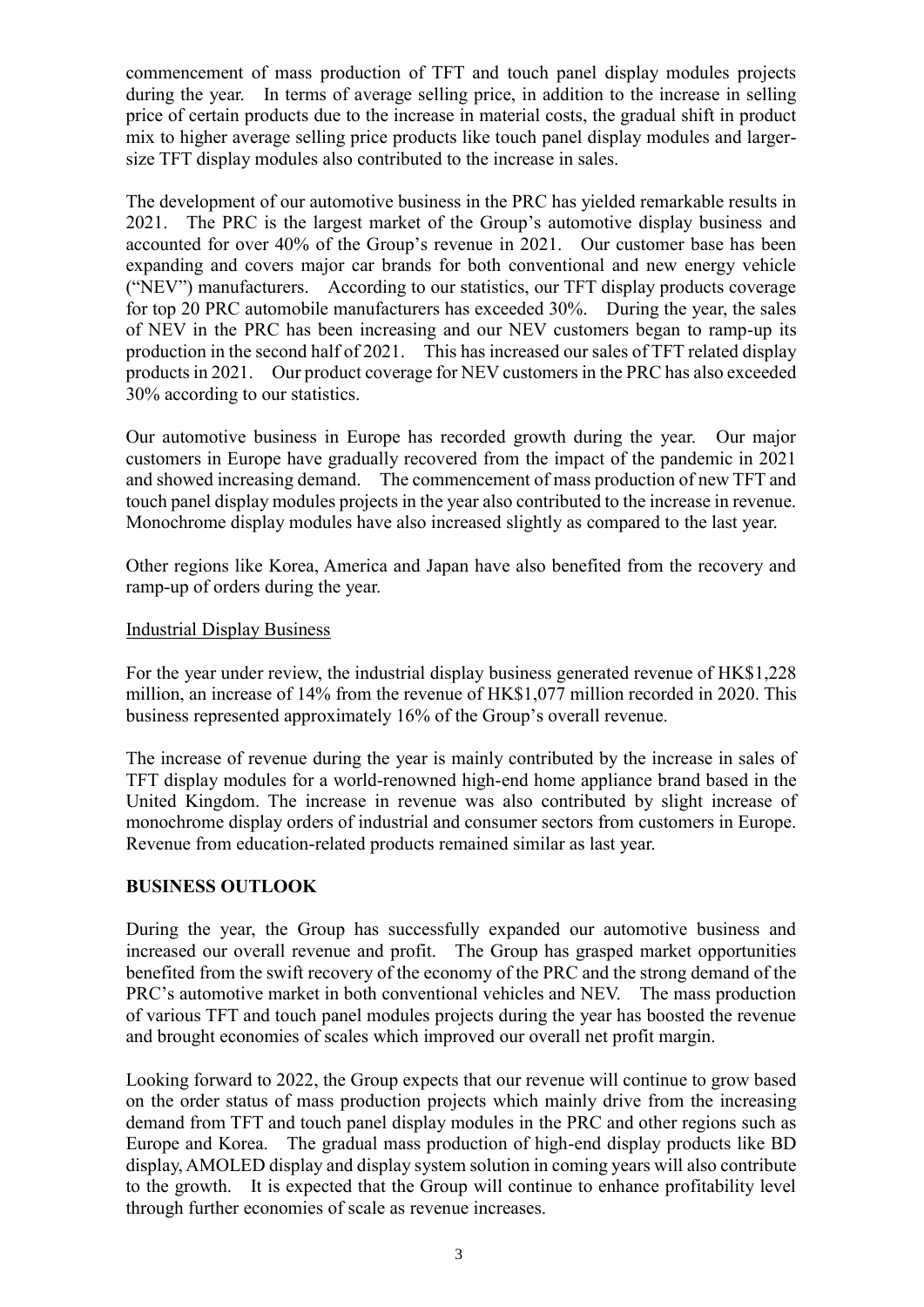The recent geopolitical conflict and the global shortage of electronic components may still cast cloud of uncertainty over the global economy and supply and demand condition. The Group will stay vigilant and take necessary measures to minimize the potential impact that may have caused.

#### Automotive Display Business

During the year under review, the Group has increased our global automotive display market share and achieved a leading position in terms of delivery quantity, area and especially delivery for display larger than 8 inches. We have established a strong customer network and obtained mass production projects for major automobile manufacturers. The growth is especially remarkable in the PRC for TFT and touch panel display modules for both conventional vehicles and NEV manufacturers.

The Group expected that the trend of shifting to NEV in the PRC will continue based on the market trend and the PRC's target to achieve peak carbon emissions and carbon neutrality. The Group has successfully developed close relationship with major NEV manufacturers in the PRC and obtained a number of TFT and touch panel display modules orders over the past years which contributed around 15% of the Group's revenue in 2021. Automobile manufacturers, in particular NEV manufacturers, are constantly upgrading user experience through multiple, large-sized, and high-quality displays with improving human-machine-interface ("HMI"). In view of this trend, the Group has been promoting different products, like large-sized TFT touch panel display modules, BD display, AMOLED display modules and display system products to our customers. Apart from the upcoming mass production of a large-sized AMOLED display for a renowned PRC NEV manufacturer in the second quarter of 2022, the Group has won large-sized AMOLED display projects for several NEVs. In relation to the development of system business, the Group has won business for display system solution for several PRC automobile manufacturers. It is expected that the revenue from high-end display products will increase in the coming years.

For Europe, the Group continues to win new business from our long-term customers as well as newly developed customers. We work very closely with our customers and continue to secure high-volume platform projects from the Group's long-established Tier-1 customers during the year. For NEV, the Group has won a large-sized display system solution project for commercial vehicles from a new-emerging NEV manufacturer based in the United Kingdom. The Group is also actively collaborating with our customers in new display technologies, such as high-resolution 3D display.

For Korea, Japan and America automotive business, we expect the growth will continue as the mass production of TFT display projects continues to ramp-up since the second half of 2021.

### Industrial Display Business

The Group has been introducing TFT display products to our long-term customers and has also developed new customers like high-end consumer products in home appliances and education-related products. In respect of the slower market demand of educationrelated products in the PRC, the Group has been gradually reducing the effort in this area since latter half of 2021 and we expect that the revenue will be reduced in the future. Our monochrome display products will continue to play a key role in non-automotive business as the demand is relatively stable in the areas of industrial meters, medical and other products.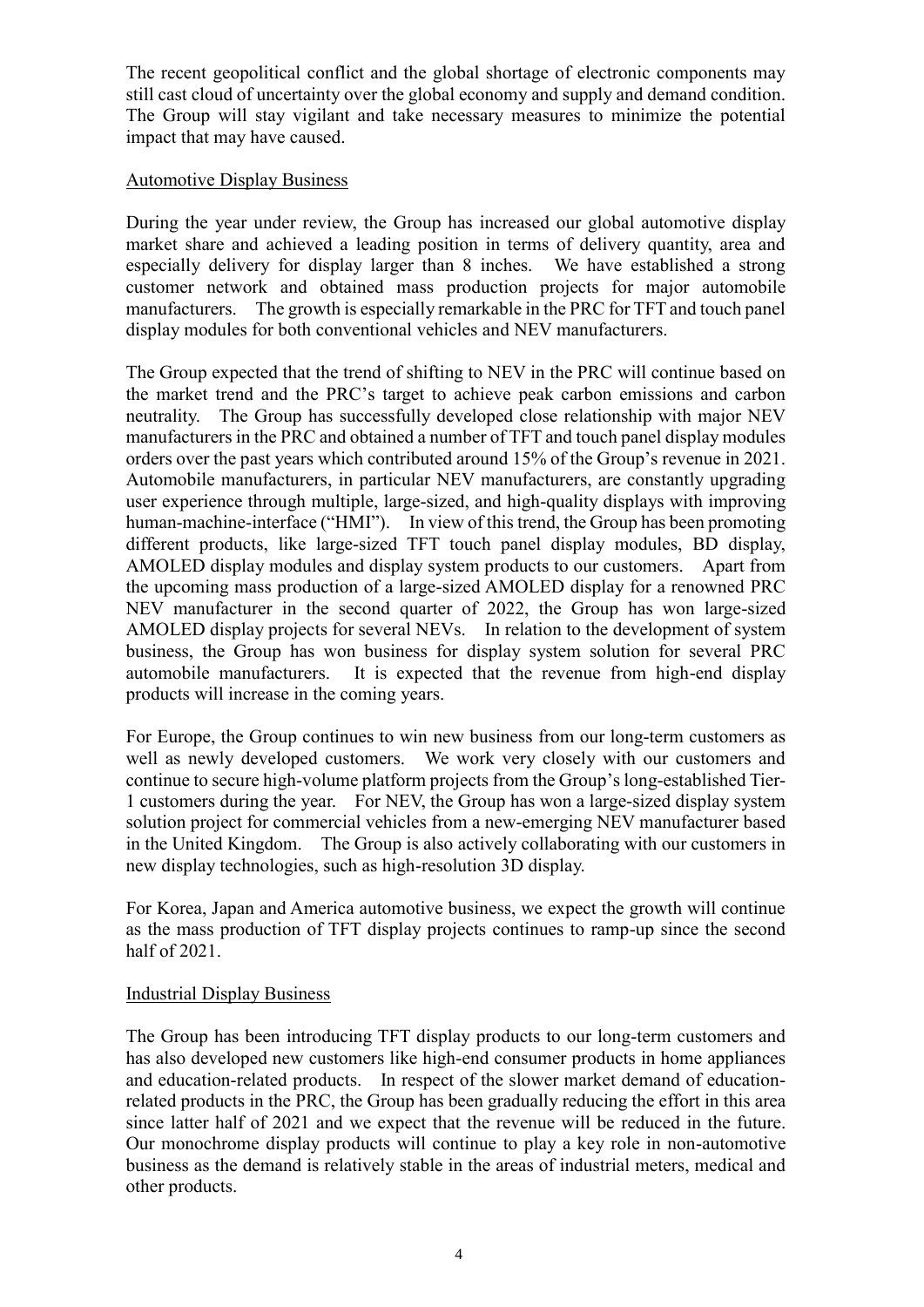### Development Strategy

Through the relentless effort of the Group, we have achieved staged development to pursuit our vision to become a leading integrated automotive smart cockpit display system solution provider. Our market share has been increasing and our products have reached major customers including Tier-1 manufacturers and new energy automobile manufacturers. We have developed our competitive advantage in providing versatile, state-of-the-art products with stable supply and quality assurance. The Group has also established strong relationship with our strategic partners, including major automobile manufacturers, NEV manufacturers and other eco-system partners, to develop our business in relation to smart cockpit display.

The Group will strive to expand and maintain our leading position of the automotive display business. In view of the positive outlook of the automotive display business, together with the BOE Group, the Group has decided to expand our TFT and touch panel display module manufacturing facilities in Chengdu, PRC. The Group believes the expansion can allow us to capture upcoming business opportunities and further expand our market share upon its expected completion in early 2023.

The digitalization and upgrading of HMI experience in smart cockpit is becoming a major trend in the automotive industry. The need for larger-sized displays and more displays in the cockpit has been increasing with more and more advanced display technologies being integrated, like AR-HUD, e-Mirror, naked-eye 3D display and Privacy on Demand (POD).

Riding on this trend, the roadmap for the Group in coming years is to develop and strengthen our business in automotive display system to enable us to become a leading integrated automotive smart cockpit display system solution provider. During the year, we have increased our investment in Hefei Jiangcheng Technology Co., Ltd. (formerly known as Shenzhen Jiangcheng Technology Co., Ltd.) to support the development of AR-HUD and HUD related technologies and products. Mass production of a AR-HUD project for a PRC local brand car will commence in first half of 2022. The Group has also established a dedicated subsidiary to consolidate efforts in the development of the system business in the latter half of 2021. We have already been awarded display system solution projects from several major PRC automobile manufacturers and some of them have begun mass production in the latter half of 2021.

### Technology Development

COVID-19 has had a significant impact on the automotive industry. The Group is concerned any impact on future trends in automotive industry in relation to connectivity, autonomous, shared, and electrified vehicles (commonly referred to as "CASE"), as well as the ultimate impact of the evolution of these trends on the demand in the automotive industry.

Connectivity goes beyond 5G and vehicle data access, it is also about interior design. More connected experiences mean cars need more ways to display infotainment across dashboards and consoles. These display-rich interiors create myriad possibilities for high-resolution large-sized displays, curved display, high dynamic range (HDR), super high contrast (for high-end Graphics), true black, halo free, flexible OLED (f-OLED), etc.

On the other hand, along with the advancement of smart automobile and autonomous driving technology, HMI is becoming more and more important, meanwhile high-sensitivity multiple input interfaces are also a direction of changes. As the development of display solutions become more mature, many automobile manufacturers intend to introduce new products such as AR-HUD and naked-eye 3D display.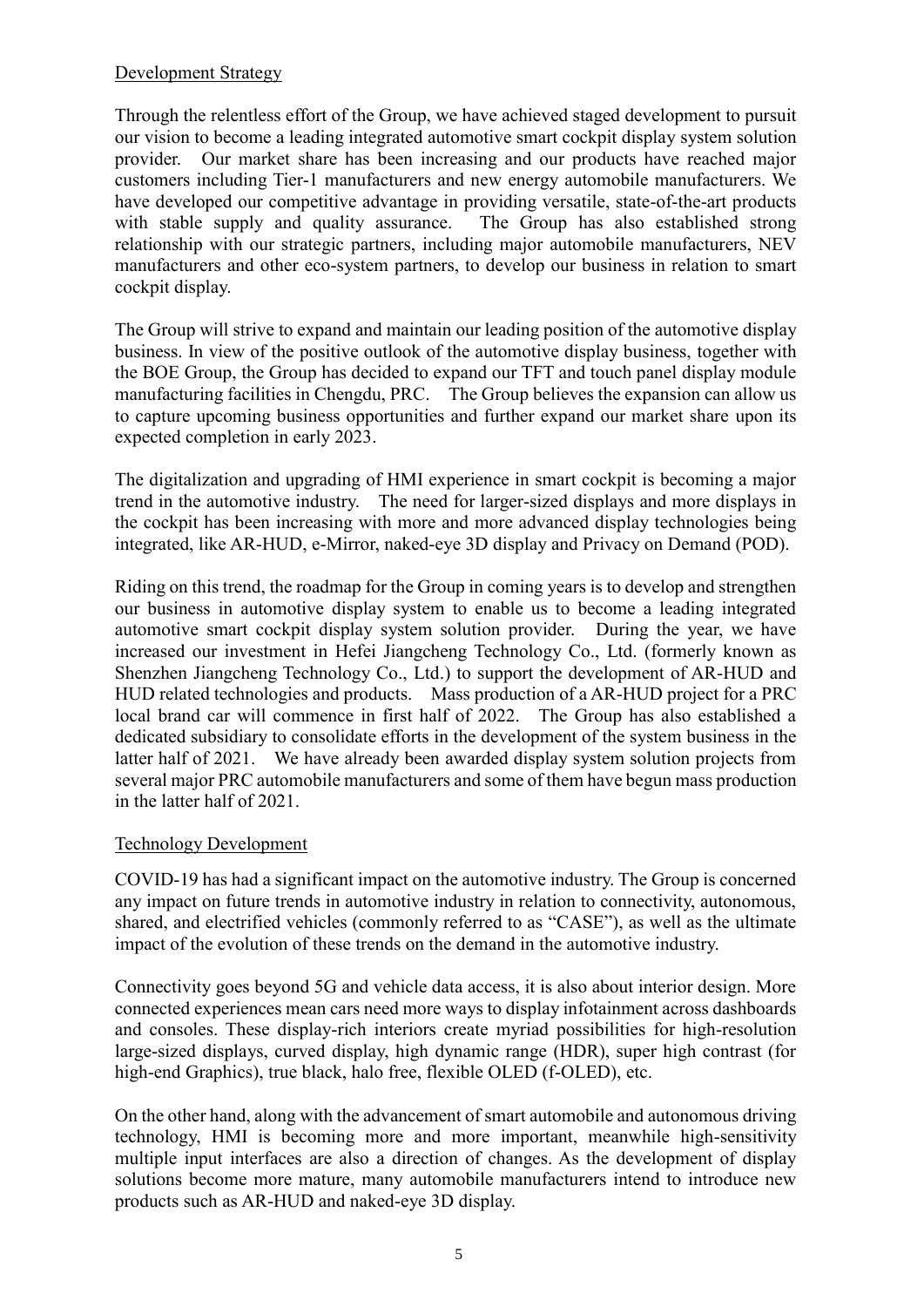The Group is dedicated to the development of a next-generation automotive display technology and contributes to the development of smart automobile. Several new display technologies have been shown in the CES 2022, e.g. large curved cockpit display, BD display, mini-LED, POD, naked-eye 3D display, f-OLED, etc.

POD commonly used on laptops, desktop monitors, ATM, POS and etc. Now automakers also have this request on their Co-Driver Display (CDD). The Group developed POD which makes it possible to switch between Privacy mode and Public mode. Driver would not be distracted from driving by entertainment contents on the CDD. In public mode, navigation and other car relevant information will be visible to driver and co-driver. The Privacy mode will only allow the co-driver to view the entertainment contents. The Group has achieved phased results in POD and has shown our prototype in the CES 2022.

For the monochrome display business, the newly developed color on polarizer process can reduce the cost of our versi-color IBN and versi-color IBN-TFT hybrid display and enhance our market competence. Moreover, under the new environmental target of the PRC Government, we expect the growth of electric-bike application will be boosted up and 2-wheeler market of the PRC will be a growing market in coming years. This huge market will be one of our focus in 2022 and we are moving from module development to 2-wheeler cluster development. The qualification stage is expected to be completed by the second quarter of 2022. This move will bring us to another growing point in monochrome business.

For curved display, we overcome different challenges, such as automobile reliability, mechanical durability, color mixture effect, black mura and etc. Currently, the Group has achieved phased results in automotive curved displays and obtained the first free-form curved display project from a well-known European automaker, which shows the recognition from our customers.

The 3D displays can be used for warnings, augmented reality and even video entertainment in automobile. Currently, the Group is developing naked-eye 3D display with automotive-grade 4.8K ultra-high resolution display panel which offers visually attractive 3D performance, more viewpoints, wide FOV (Field of View) and adjustable depth by algorithm. First prototype was shown at CES 2022 and generated great interest. We are also developing 3D touch technologies, infra-red gesture technology together with naked-eye 3D display technology for contactless gesture machine communication and hovering control for user interface control applications.

In 2021, the Group has achieved fruitful results in technology research and product development of smart cockpit display systems. In ADAS product development, we have completed development of AR-HUD based on DLP (Digital Light Processing) Technology, W-HUD (Windshield type HUD) based on TFT-LCD Technology, CMS (Camera Monitoring System) based on image processing technology and Center Console System Product.

In AR-HUD, with the leading optical structure design and AR algorithm, the wide FOV AR-HUD development was completed and mass production is expected in the second quarter of 2022. To achieve the best image quality, the solution effectively overcame the problems of stray light, image distortion, ghosting and dizziness and also effectively reduced solar irradiance problem. Image distortion correction is realized by both software and hardware. The solution ensures the AR-HUD system operate in low latency, high stability and efficiency.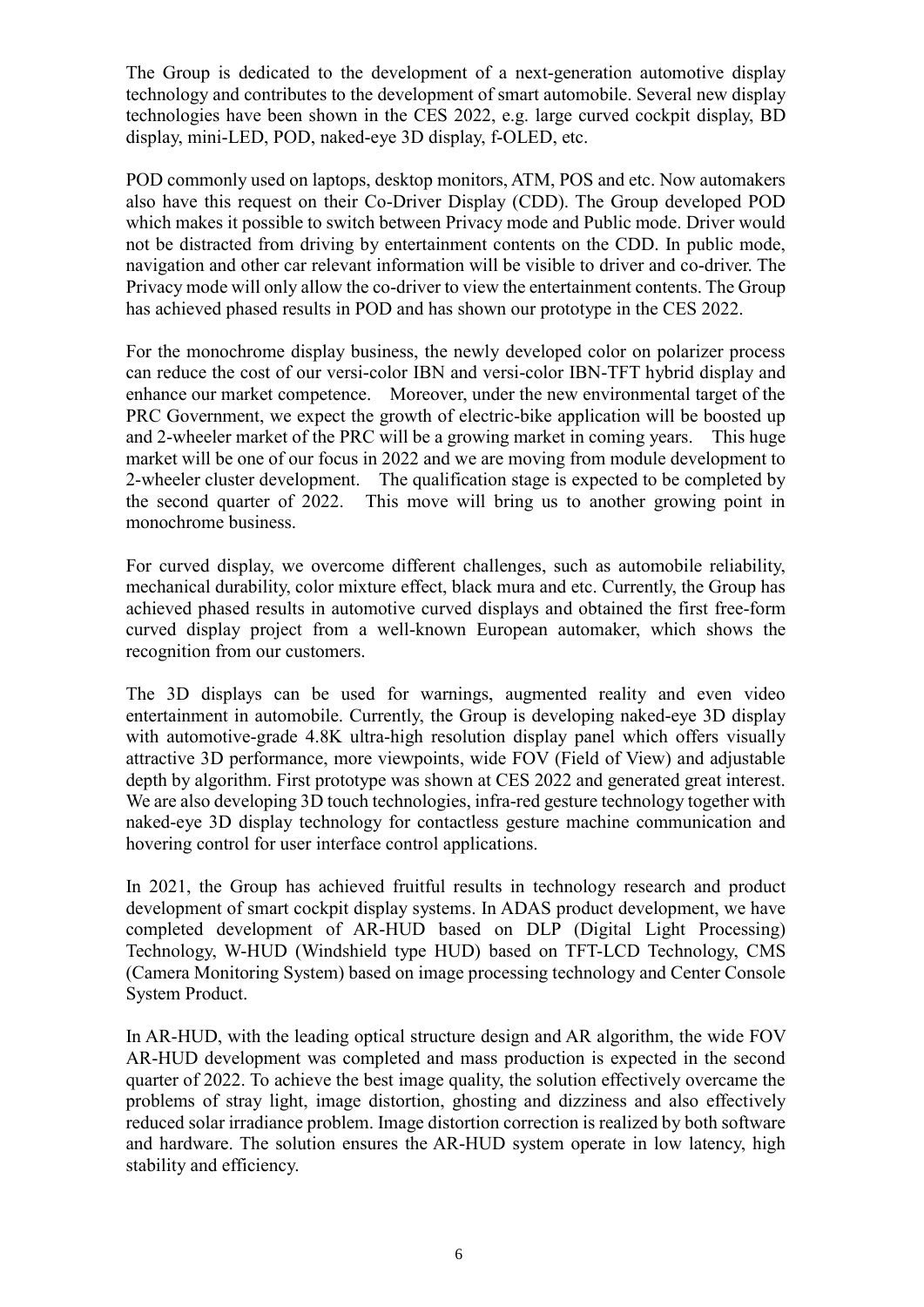In CMS development, which is a visual communication system based on the high-end computing and imaging processor, an Ambarrella SoC (System on Chip) will be the first supplier which is capable of launching such CMS for mass production. Technically, it innovatively implements camera heat-up demist technology, and has developed a dedicated SoC that integrated an ISP (Image Signal Processor) and supported neural network acceleration processing as well, which can efficiently achieve stable OTA (Overthe-Air) Technology software upgrades and support extended functions like BSD (Blind Spot Detection) / DOW (Door Open Warning). The Group is the first supplier in the industry that can meet 18 regulations and is truly ready for production which brings us the hardware solution superiority advantages.

As regard to smart cockpit development, the Group has established a professional automotive electronic technology research and development team and management team which enabled the Group to enter a period of rapid growth in technical solutions development for different products. Based on the Group's own ability in automotive electronic system solutions, a number of integrated cockpit display projects were awarded from PRC and US/Europe NEV automobile manufacturers. Those projects include cluster display system, multiple-display-in-one display system, rear seat display system, e-Mirror display system and OLED display system with functional safety compliance. Some projects have launched mass production for a leading PRC NEV auto-maker in the fourth quarter of 2021. In the coming year, the Group will continue to increase resource and investment in the field of smart cockpit in order to build further a comprehensive smart cockpit solution and provide a thorough service and support to both domestic and overseas customers to facilitate projects implementation and launch.

#### **ACKNOWLEDGEMENT**

During the year, the Group has achieved record-high revenue and profit through successful implementation of our strategy. Our customer base has broadened and solidified thanks to the trust of our business partners. The Group will continue to grasp the upcoming trend of the automotive industry and to pursuit our strategy to become a leading integrated automotive smart cockpit display system solution provider. On behalf of the Board, I would like to express my sincere gratitude to our management, employees, shareholders, investors and business partners for your continuing support.

**Gao Wenbao** Chairman

Hong Kong, 24 March 2022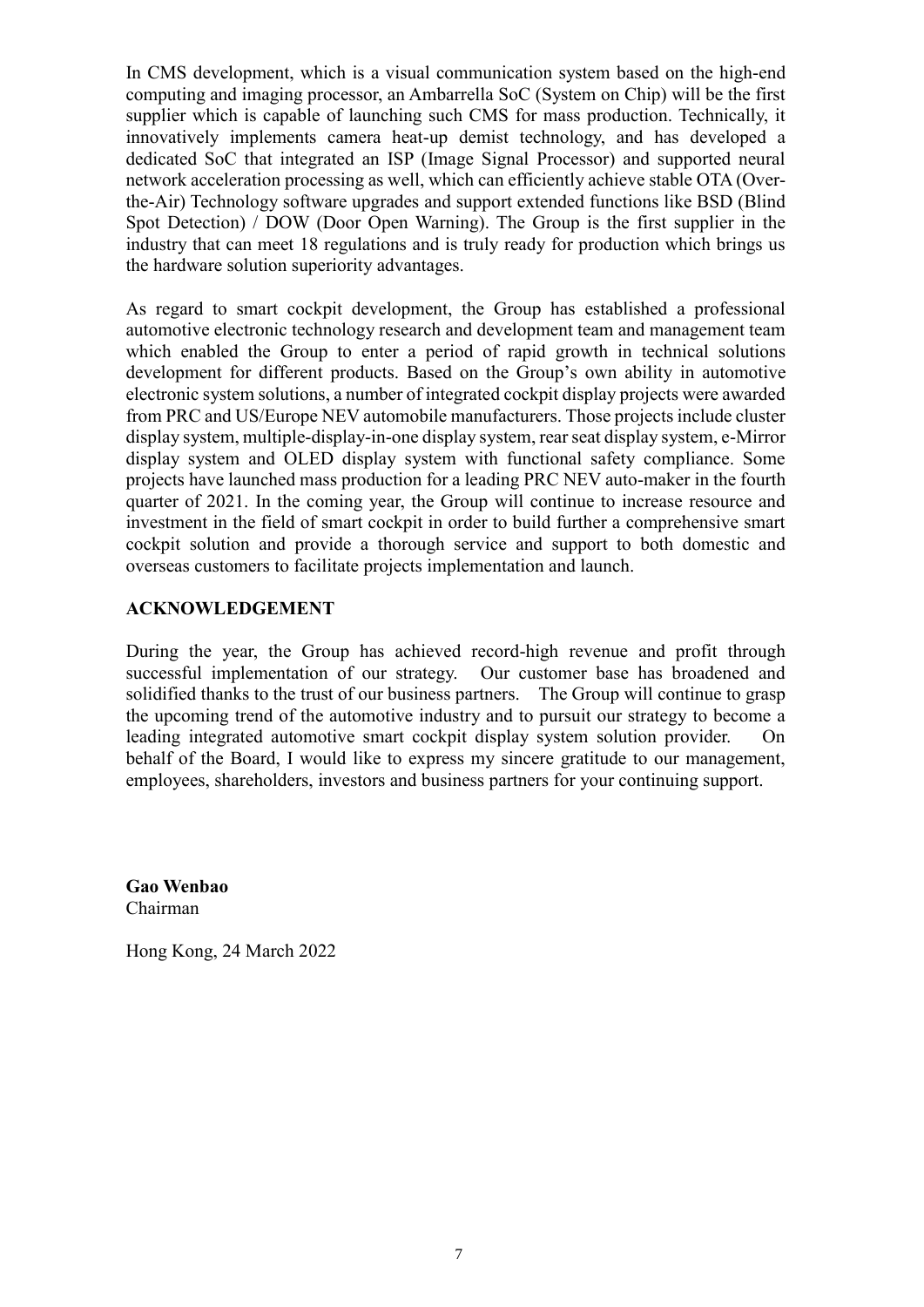## **Consolidated statement of profit or loss**

*For the year ended 31 December 2021*

|                                                                | <b>Note</b>    | 2021            | 2020            |
|----------------------------------------------------------------|----------------|-----------------|-----------------|
|                                                                |                | <b>HK\$'000</b> | <b>HK\$'000</b> |
| <b>Revenue</b>                                                 | 3              | 7,737,943       | 4,526,914       |
| Other operating income                                         | $\overline{4}$ | 62,389          | 29,058          |
| Change in inventories of finished goods and                    |                |                 |                 |
| work in progress                                               |                | 249,937         | (52,269)        |
| Raw materials and consumables used                             |                | (6,587,154)     | (3,634,717)     |
| Staff costs                                                    |                | (593, 824)      | (423, 329)      |
| Depreciation                                                   |                | (159, 734)      | (146, 554)      |
| Other operating expenses                                       | 5(c)           | (359, 473)      | (228, 660)      |
| <b>Profit from operations</b>                                  |                | 350,084         | 70,443          |
| Finance costs                                                  | 5(a)           | (915)           | (578)           |
| Share of losses of associates                                  |                | (490)           | (1, 850)        |
| <b>Profit before taxation</b>                                  | 5              | 348,679         | 68,015          |
| Income tax                                                     | 6              | (38,960)        | (1,077)         |
| <b>Profit for the year</b>                                     |                | 309,719         | 66,938          |
| <b>Attributable to:</b>                                        |                |                 |                 |
| Equity shareholders of the Company                             |                | 327,798         | 68,639          |
| Non-controlling interests                                      |                | (18,079)        | (1,701)         |
|                                                                |                | 309,719         | 66,938          |
|                                                                |                |                 |                 |
| <b>Dividends</b>                                               | 7              |                 |                 |
| Final dividend proposed after the end of the                   |                |                 |                 |
| reporting period                                               |                | 110,449         | 36,771          |
| Earnings per share for profit attributable to                  |                |                 |                 |
| the equity shareholders of the Company (in<br><b>HK</b> cents) | 8              |                 |                 |
| <b>Basic</b>                                                   |                | 45.1 cents      | 9.3 cents       |
| Diluted                                                        |                | 44.8 cents      | 9.3 cents       |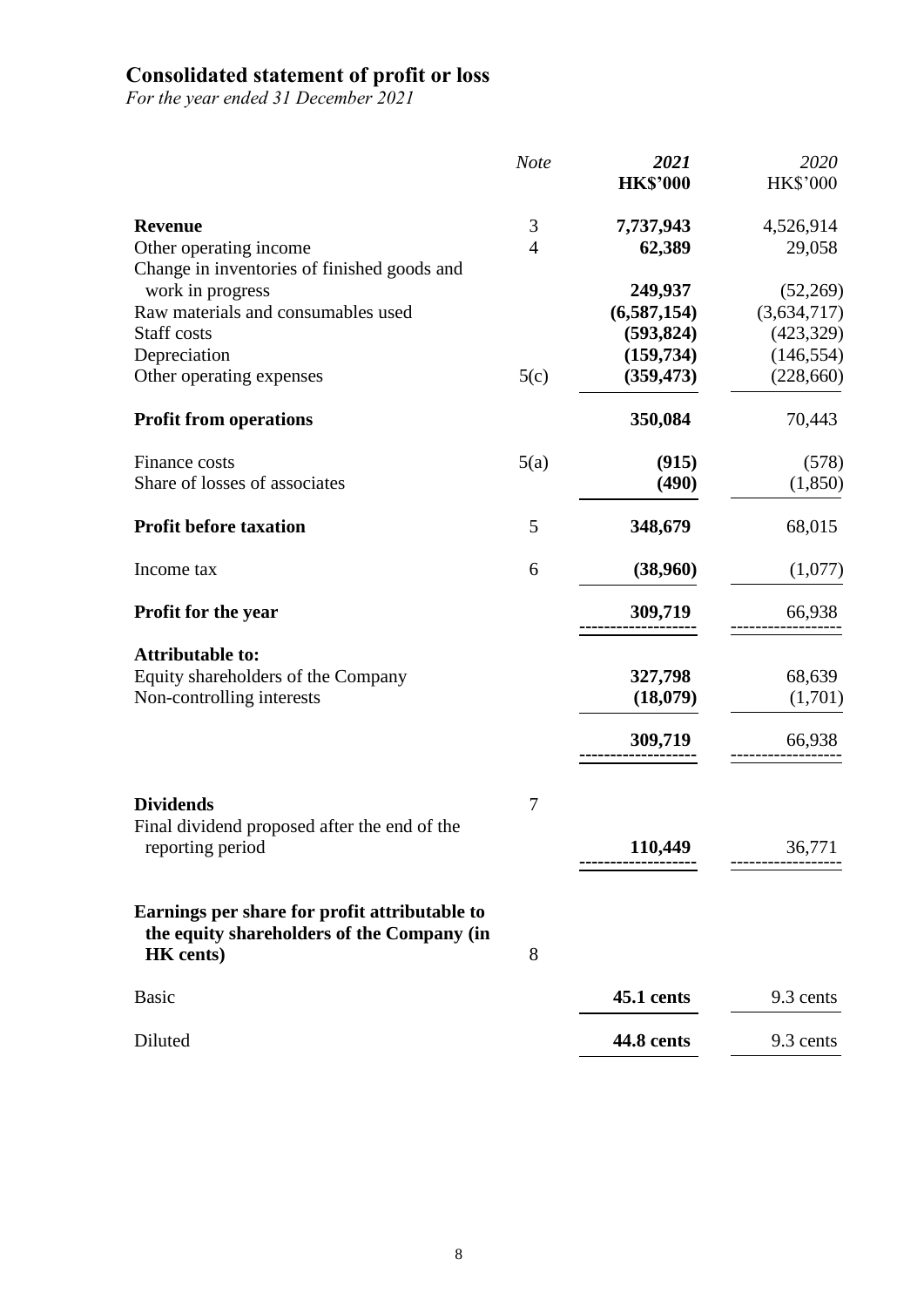## **Consolidated statement of profit or loss and other comprehensive income**

*For the year ended 31 December 2021*

|                                                                                          | 2021<br><b>HK\$'000</b> | 2020<br><b>HK\$'000</b> |
|------------------------------------------------------------------------------------------|-------------------------|-------------------------|
| <b>Profit for the year</b>                                                               | 309,719                 | 66,938                  |
| Other comprehensive income for the year<br>(after tax and reclassification adjustments): |                         |                         |
| Item that may be reclassified subsequently to<br>profit or loss:                         |                         |                         |
| - Foreign currency translation adjustments:<br>net movement in exchange reserve          | 24,181                  | 99,721                  |
| Total comprehensive income for the year                                                  | 333,900                 | 166,659                 |
| <b>Attributable to:</b>                                                                  |                         |                         |
| Equity shareholders of the Company                                                       | 333,397                 | 165,828                 |
| Non-controlling interests                                                                | 503                     | 831                     |
|                                                                                          | 333,900                 | 166,659                 |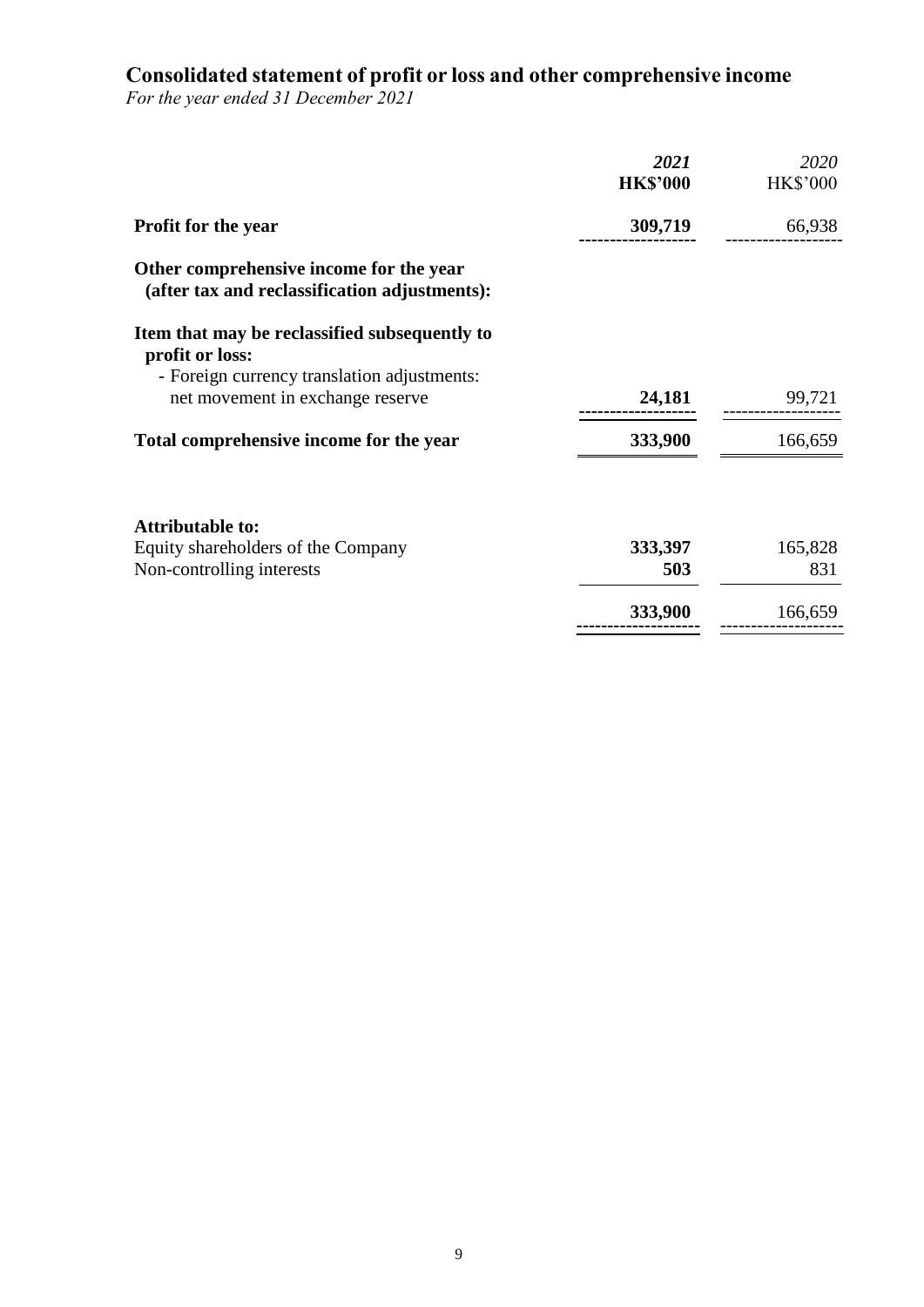## **Consolidated statement of financial position**

*At 31 December 2021*

|                                               | <b>Note</b> | 2021<br><b>HK\$'000</b> | 2020<br><b>HK\$'000</b> |
|-----------------------------------------------|-------------|-------------------------|-------------------------|
| <b>Non-current assets</b>                     |             |                         |                         |
| Property, plant and equipment                 |             | 583,434                 | 467,046                 |
| Interest in associates                        |             |                         | 8,806                   |
| Intangible assets                             |             | 38,457                  | 4,565                   |
| Goodwill                                      |             | 11,487                  |                         |
| Other financial assets                        |             | 40,614                  |                         |
| Non-current deposits and prepayments          |             | 15,332                  | 32,138                  |
| Deferred tax assets                           |             | 654                     | 10,277                  |
|                                               |             | 689,978                 | 522,832                 |
| <b>Current assets</b>                         |             |                         |                         |
| Inventories                                   |             | 832,617                 | 503,389                 |
| Trade and other receivables, deposits and     |             |                         |                         |
| prepayments and other contract costs          | 9           | 1,744,344               | 1,158,080               |
| Other financial assets                        |             | 4,367                   | 3,103                   |
| Current tax recoverable                       |             | 4,740                   | 7,150                   |
| Fixed deposits with more than three months to |             |                         |                         |
| maturity when placed                          |             |                         | 7,753                   |
| Cash and cash equivalents                     |             | 2,267,118               | 1,627,531               |
|                                               |             | 4,853,186               | 3,307,006               |
| <b>Current liabilities</b>                    |             |                         |                         |
| Trade and other payables                      | 10          | 2,135,804               | 1,023,009               |
| Lease liabilities                             |             | 11,513                  | 9,495                   |
| Current tax payable                           |             | 17,476                  | 56                      |
| Deferred income                               |             | 3,260                   | 4,672                   |
|                                               |             | 2,168,053               | 1,037,232               |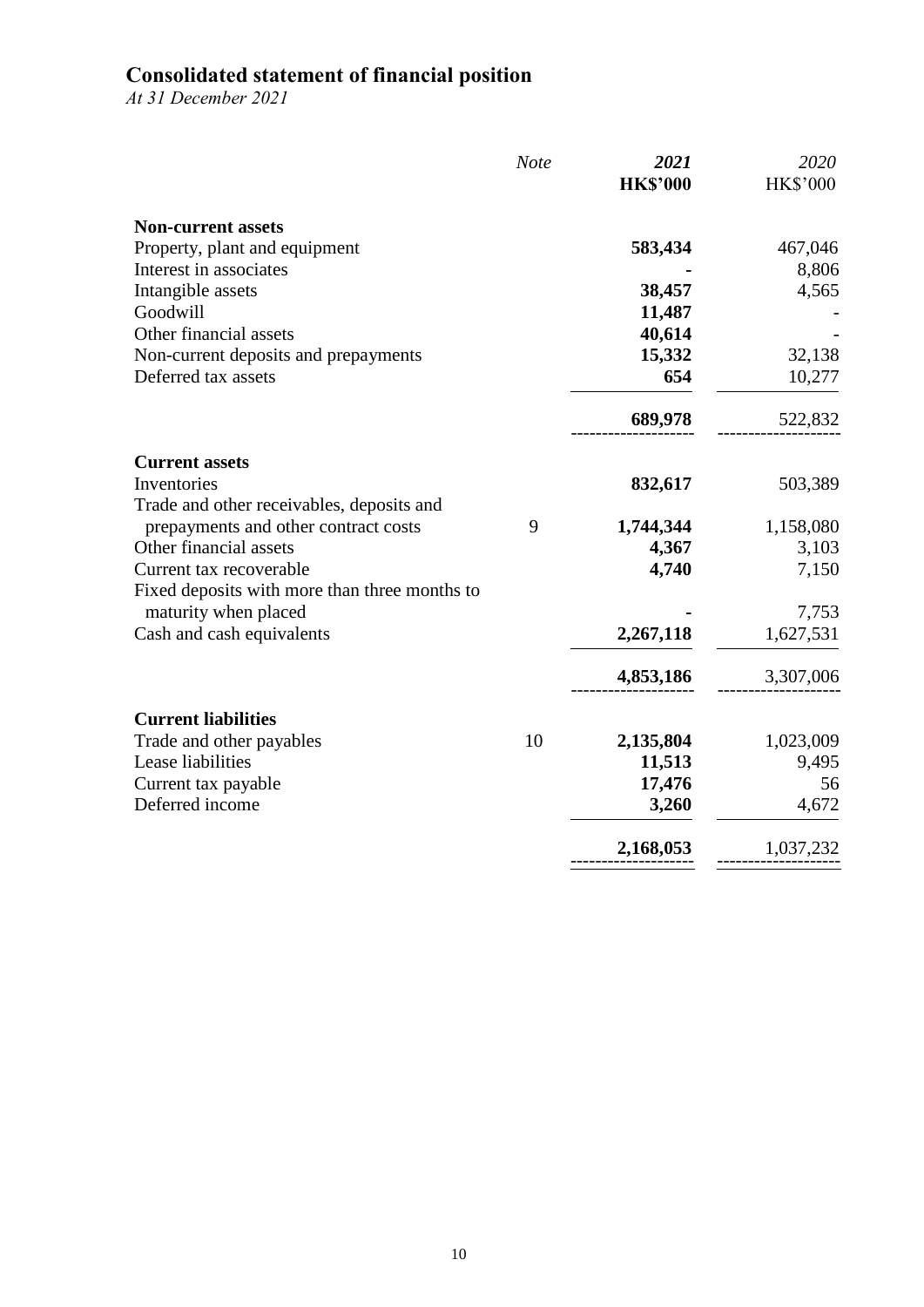# **Consolidated statement of financial position** *(continued)*

*At 31 December 2021*

|                                                     | 2021<br><b>HK\$'000</b> | 2020<br>HK\$'000 |
|-----------------------------------------------------|-------------------------|------------------|
| <b>Net current assets</b>                           | 2,685,133               | 2,269,774        |
| <b>Total assets less current liabilities</b>        | 3,375,111               | 2,792,606        |
| <b>Non-current liabilities</b>                      |                         |                  |
| Lease liabilities                                   | 11,042                  | 9,934            |
| Deferred tax liabilities                            | 13,165                  | 8,293            |
| Deferred income                                     | 5,279                   | 7,225            |
|                                                     | 29,486                  | 25,452           |
| <b>NET ASSETS</b>                                   | 3,345,625               | 2,767,154        |
| <b>CAPITAL AND RESERVES</b>                         |                         |                  |
| Share capital                                       | 184,039                 | 183,794          |
| Reserves                                            | 2,848,385               | 2,526,142        |
| Total equity attributable to equity shareholders of |                         |                  |
| the Company                                         | 3,032,424               | 2,709,936        |
| Non-controlling interests                           | 313,201                 | 57,218           |
| <b>TOTAL EQUITY</b>                                 | 3,345,625               | 2,767,154        |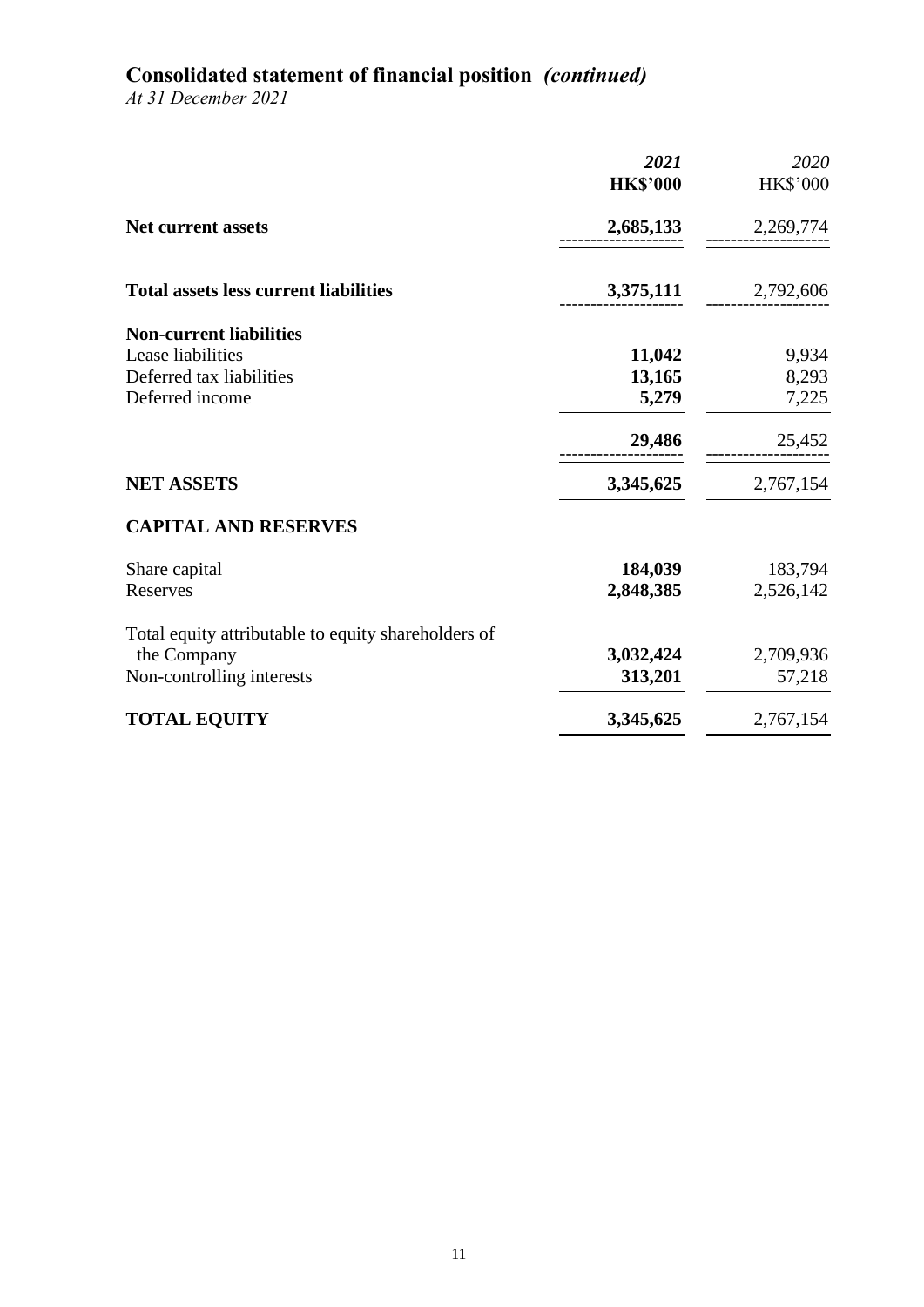## **Notes:**

# **1. Basis of preparation**

The final results set out in this announcement do not constitute the consolidated financial statements of the Group for the year ended 31 December 2021 but are extracted therefrom.

The Group's financial statements have been prepared in accordance with all applicable Hong Kong Financial Reporting Standards ("HKFRSs"), which collective term includes all applicable individual Hong Kong Financial Reporting Standards, Hong Kong Accounting Standards ("HKASs") and Interpretations issued by the Hong Kong Institute of Certified Public Accountants ("HKICPA"), accounting principles generally accepted in Hong Kong and the disclosure requirements of the Hong Kong Companies Ordinance. The financial statements also comply with the applicable disclosure provisions of the Rules Governing the Listing of Securities on the Stock Exchange of Hong Kong Limited (the "Listing Rules").

The accounting policies used in the preparation of the financial statements are consistent with those used in the financial statements for the year ended 31 December 2020, except for the adoption of all new and revised HKFRSs that are first effective for accounting periods beginning on or after 1 January 2021 (see note 2).

## **2. Changes in accounting policies**

The HKICPA has issued the following amendments to HKFRS that are first effective for the current accounting period of the Group:

- Amendments to HKFRS 9, HKAS 39, HKFRS 7, HKFRS 4 and HKFRS 16, *Interest rate benchmark reform – phase 2* - Amendments to HKFRS 16, *Covid-19-related rent concessions beyond 30 June 2021*

None of the developments have had a material effect on how the Group's results and financial position for the current or prior periods have been prepared or presented. The Group has not applied any new standard or interpretation that is not yet effective for the current accounting period.

## **3. Revenue and segment reporting**

The principal activity of the Company is investment holding. The principal activities of the Group are the design, manufacture and sale of liquid crystal displays and related products. The Group is principally engaged in the automotive and industrial display business and has monochrome display manufacturing capacity and TFT and touch panel display module assembly capacity.

Revenue represents the invoiced value of goods supplied to customers by the Group less returns and discounts within the scope of HKFRS 15.

The Group's customer base is diversified and includes two customers with whom transactions have exceeded 10% of the Group's revenue in 2021 (2020: two). In 2021 revenues from sales to these two customers amounted to approximately HK\$2,732,252,000 (2020: HK\$1,371,546,000).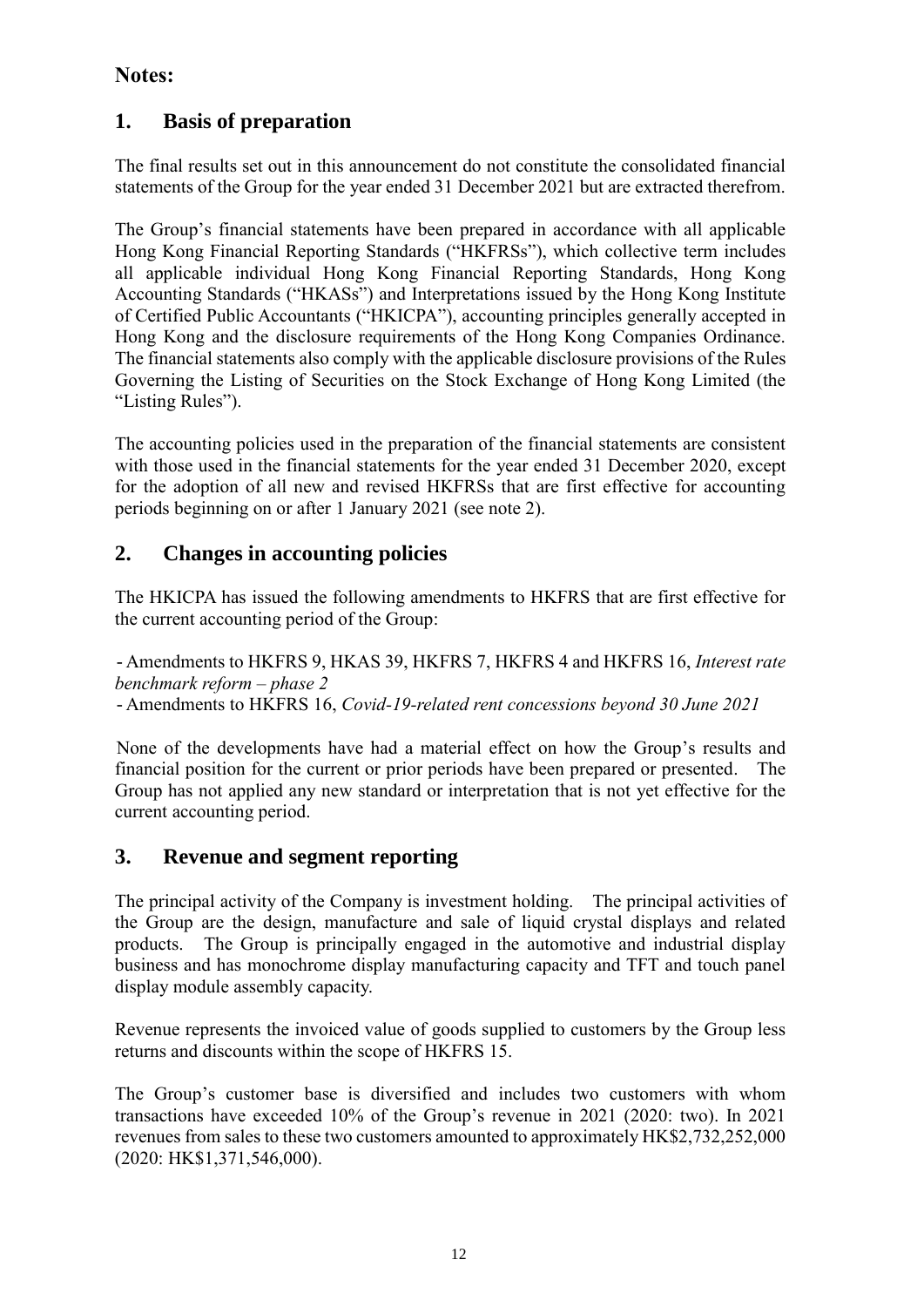### **(a) Operating segment results**

The Group manages its business as a single unit and, accordingly, the design, manufacture and sale of liquid crystal displays and related products is the only reporting segment and virtually all of the revenue and operating profits are derived from this business segment. The consolidated financial information are already presented in a manner consistent with the way in which information is reported internally to the Group's most senior executive management for the purposes of resource allocation and performance assessment. Accordingly, no separate business segment information is disclosed.

The chief operating decision-maker has been identified as the Board. The Board reviews the Group's internal reporting in order to assess performance and allocate resources. Management has determined that a single operating segment exists based on this internal reporting.

The Board assesses the performance of the operating segments based on revenue which is consistent with that in the financial information. Other information, being the total assets excluding deferred tax assets, other financial assets, current tax recoverable and the interest in associates, all of which are managed on a central basis, are provided to the Board to assess the performance of the operating segment.

#### **(b) Geographic information**

The following table sets out information about the geographical location of (i) the Group's revenues from external customers and (ii) the Group's property, plant and equipment, intangible assets and interest in associates ("specified non-current assets"). The geographical location of customers is based on the location at which the services were provided or the goods delivered. The geographical location of the specified non-current assets is based on the physical location of the asset, in the case of property, plant and equipment and the location of operations, in the case of intangible assets and interest in associates.

#### *(i) Group's revenue from external customers*

|                                                               | 2021<br><b>HK\$'000</b> | 2020<br><b>HK\$'000</b> |
|---------------------------------------------------------------|-------------------------|-------------------------|
| The People's Republic of China ("PRC") (place of<br>domicile) | 5,067,853               | 2,562,909               |
| Europe                                                        | 1,440,522               | 1,152,691               |
| America                                                       | 435,503                 | 207,215                 |
| Korea                                                         | 334,185                 | 263,079                 |
| Others                                                        | 459,880                 | 341,020                 |
|                                                               | 2,670,090               | 1,964,005               |
| Consolidated revenue                                          | 7,737,943               | 4,526,914               |
|                                                               |                         |                         |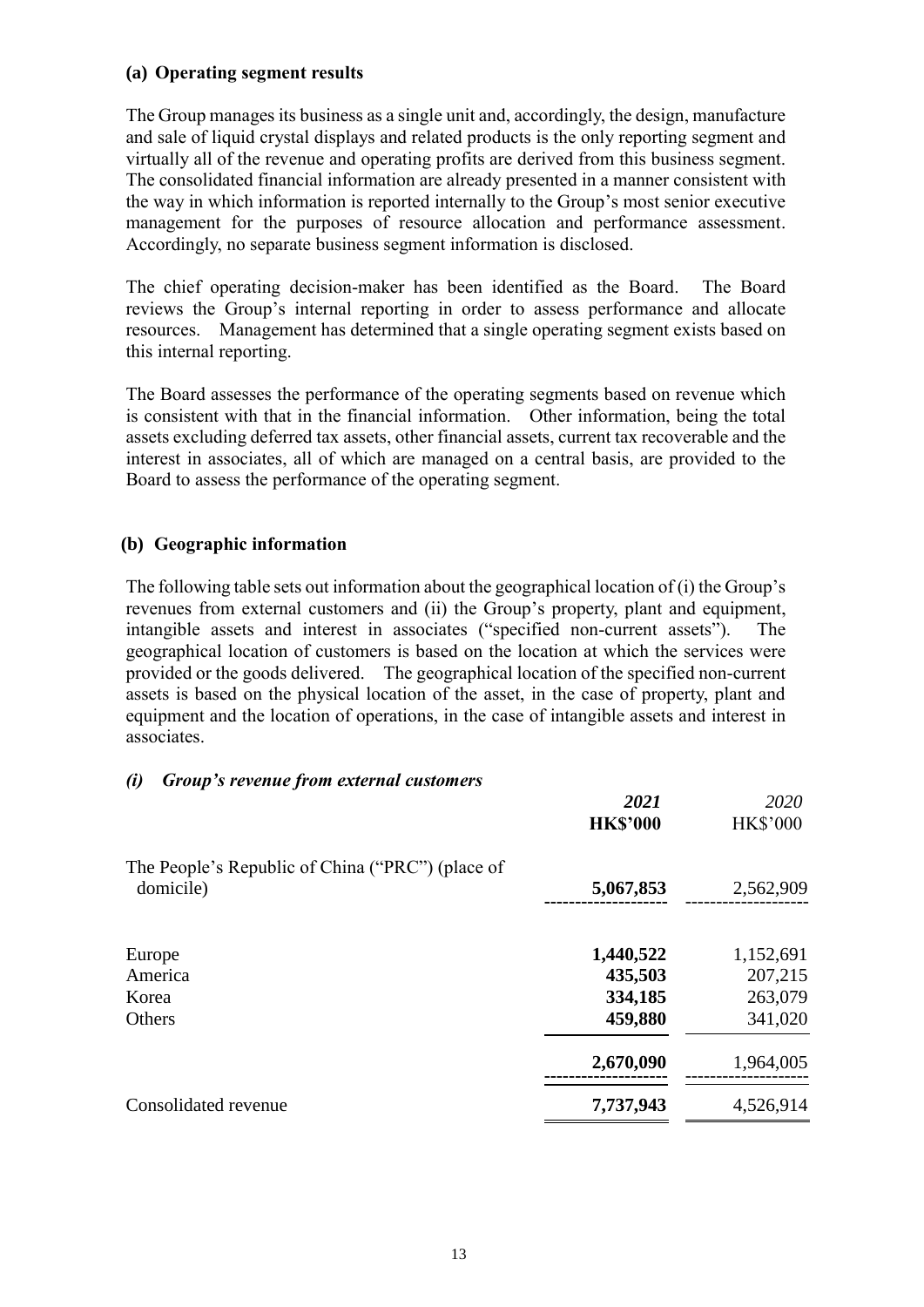Revenue from external customers located in Europe are analysed as follows:

|                                                                                   | 2021              | 2020            |
|-----------------------------------------------------------------------------------|-------------------|-----------------|
|                                                                                   | <b>HK\$'000</b>   | HK\$'000        |
| Czech Republic                                                                    | 466,542           | 303,454         |
| Germany                                                                           | 291,976           | 342,693         |
| Romania                                                                           | 168,060           | 64,018          |
| Portugal                                                                          | 88,793            | 74,698          |
| Italy                                                                             | 79,923            | 58,014          |
| France                                                                            | 68,991            | 65,679          |
| <b>United Kingdom</b>                                                             | 20,405            | 27,347          |
| Other European countries                                                          | 255,832           | 216,788         |
|                                                                                   | 1,440,522         | 1,152,691       |
| Group's specified non-current assets<br>(ii)                                      |                   |                 |
|                                                                                   | 2021              | 2020            |
|                                                                                   | <b>HK\$'000</b>   | HK\$'000        |
| The PRC (place of domicile)                                                       | 626,290           | 470,144         |
| Korea                                                                             |                   | 2,852           |
| Others                                                                            | 7,088             | 7,421           |
|                                                                                   | 633,378           | 480,417         |
| 4. Other operating income                                                         |                   |                 |
|                                                                                   | 2021              | 2020            |
|                                                                                   | <b>HK\$'000</b>   | <b>HK\$'000</b> |
| Interest income on financial assets measured at                                   |                   |                 |
| amortised cost                                                                    | 25,403            | 22,977          |
| Changes in fair value of financial assets                                         | (1,720)           |                 |
| Government grants (note)                                                          | 15,447            | 19,196          |
| Impairment loss on an associate                                                   | (2, 421)          |                 |
| Loss on deemed disposal of an associate                                           | (2,400)<br>10,157 |                 |
| Net exchange gain/(loss)<br>Net gain on disposal of property, plant and equipment | 912               | (28, 472)       |
| Rental receivable from operating leases                                           | 14,594            | 13,645          |
|                                                                                   |                   |                 |

Note: The amount represents the incentives granted by the PRC authorities to the Group for engaging in research and development of high technology manufacturing and other subsidies of HK\$6,230,000 (2020: HK\$6,123,000), amortisation of government grants received from the PRC authorities in relation to acquiring machineries of HK\$6,037,000 (2020: HK\$6,563,000) and incentives granted in relation to staff retention of HK\$3,180,000 (2020: HK\$6,510,000). There are no unfulfilled conditions attaching to these government grants.

Other income 2,417 1,712

**62,389** 29,058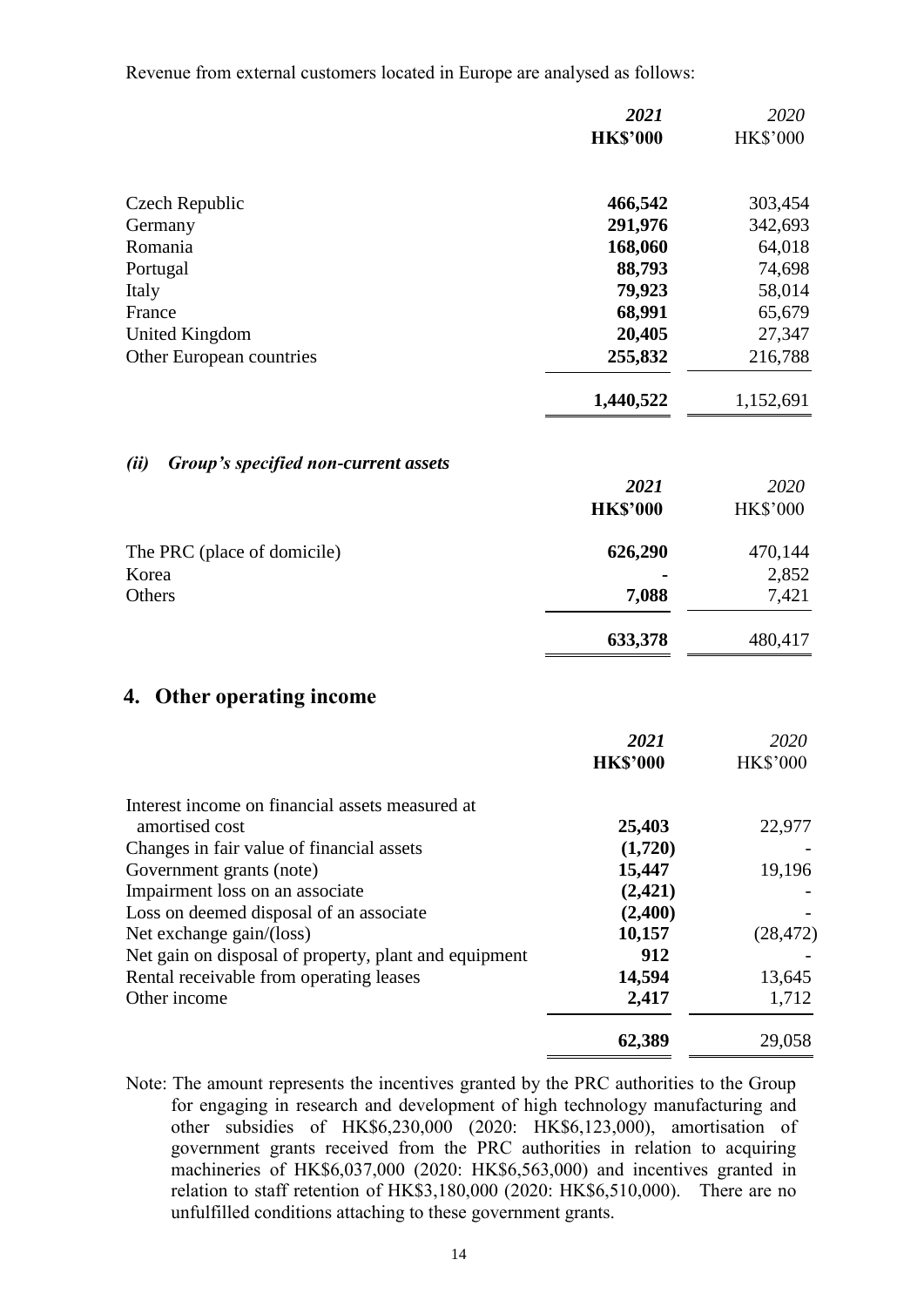# **5. Profit before taxation**

## **Profit before taxation is arrived at after charging/(crediting):**

|     |                                                  | 2021<br><b>HK\$'000</b> | 2020<br><b>HK\$'000</b> |
|-----|--------------------------------------------------|-------------------------|-------------------------|
| (a) | <b>Finance costs</b>                             |                         |                         |
|     | Interest on lease liabilities                    | 915                     | 578                     |
| (b) | Other items                                      |                         |                         |
|     | Trade and other receivables in respect of:       |                         |                         |
|     | - expected credit loss allowance                 | 16,379                  | 1,572                   |
|     | - reversal of allowance for sales returns        | (935)                   | (3, 442)                |
|     | Cost of inventories                              | 6,795,531               | 4,059,618               |
|     | Research and development costs                   | 199,705                 | 181,042                 |
|     | Contributions to defined contribution retirement |                         |                         |
|     | plans                                            | 40,080                  | 26,403                  |
|     | Equity settled share-based payment expenses      | 14,789                  | 799                     |
| (c) | Other operating expenses                         |                         |                         |
|     | Amortisation of intangible assets                | 3,757                   | 704                     |
|     | Auditors' remuneration                           | 3,947                   | 3,278                   |
|     | <b>Bank</b> charges                              | 1,439                   | 1,188                   |
|     | Building management fees                         | 4,046                   | 4,303                   |
|     | Factory consumables, cleaning and security       |                         |                         |
|     | service expenses                                 | 12,283                  | 14,047                  |
|     | Freight charges                                  | 52,456                  | 36,532                  |
|     | Insurance and quality assurance expenses         | 6,088                   | 4,550                   |
|     | Legal and professional fees                      | 14,858                  | 7,510                   |
|     | Office expenses                                  | 5,691                   | 4,628                   |
|     | Other taxes, surcharge & duties                  | 27,347                  | 13,583                  |
|     | Repair and maintenance                           | 21,907                  | 15,309                  |
|     | Sales, marketing and commission expenses         | 42,126                  | 24,978                  |
|     | Subcontracting fees                              | 68,893                  | 38,111                  |
|     | Travelling and entertainment expenses            | 15,739                  | 9,872                   |
|     | Utilities expenses                               | 56,053                  | 45,913                  |
|     | Expected credit losses on trade and other        |                         |                         |
|     | receivables                                      | 16,379                  | 1,572                   |
|     | Miscellaneous expenses                           | 6,464                   | 2,582                   |
|     |                                                  | 359,473                 | 228,660                 |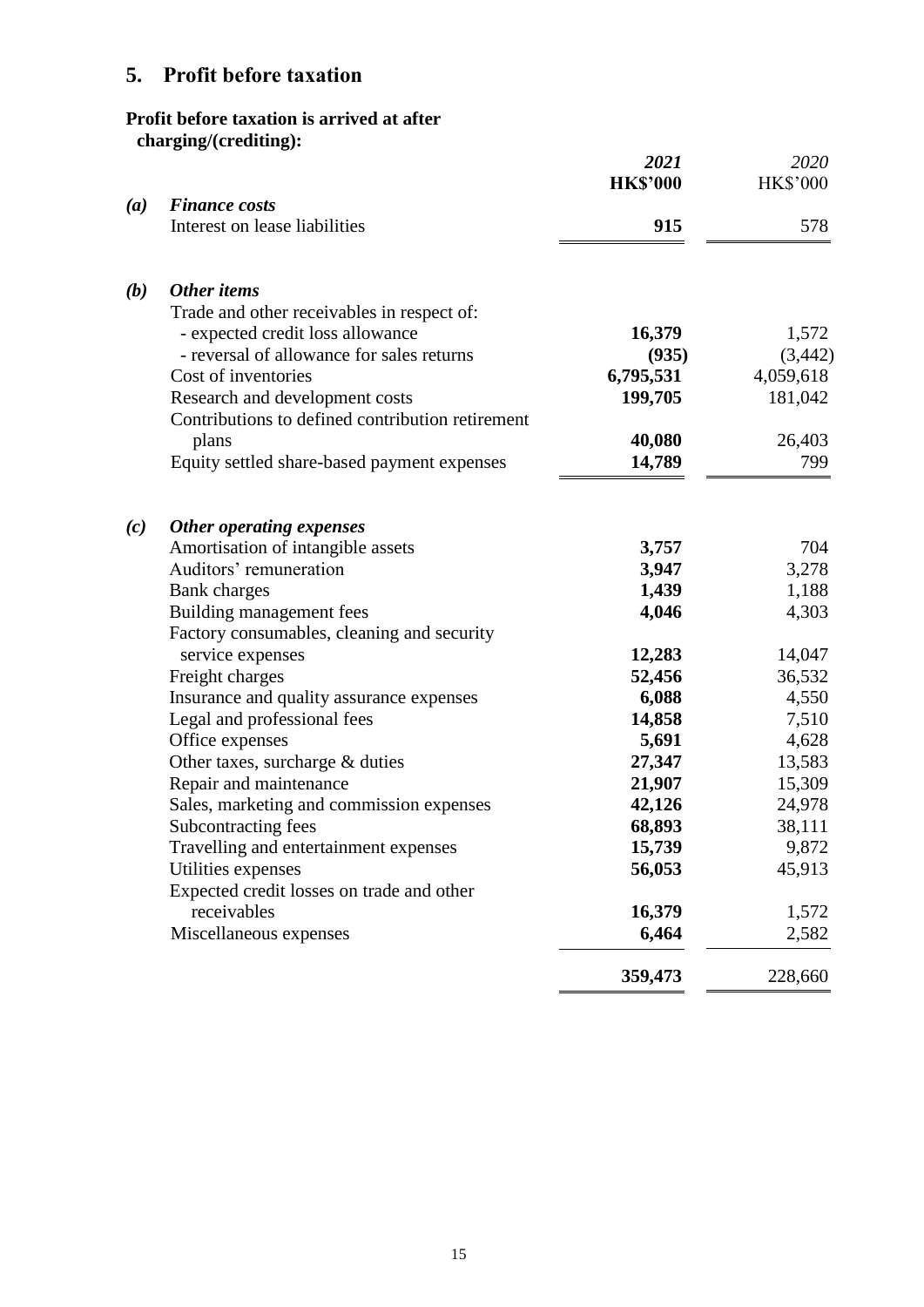# **6. Income tax in the consolidated statement of profit or loss**

**Taxation in the consolidated statement of profit or loss represents:**

|                                                                                          | 2021<br><b>HK\$'000</b> | 2020<br><b>HK\$'000</b> |
|------------------------------------------------------------------------------------------|-------------------------|-------------------------|
| Current tax – Hong Kong profits tax                                                      |                         |                         |
| Provision for the year                                                                   | 4,379                   |                         |
| Current tax – the PRC income taxes                                                       |                         |                         |
| Provision for the year<br>(Over)/under-provision in respect of prior years               | 20,597<br>(1,204)       | 1,174<br>5              |
|                                                                                          | 19,393                  | 1,179                   |
| <b>Current tax - Jurisdictions outside Hong Kong</b><br>and the PRC                      |                         |                         |
| Provision for/(reversal of) the year<br>Under/(over)-provision in respect of prior years | 6,136<br>94             | (213)<br>(6)            |
|                                                                                          | 6,230                   | (219)                   |
| <b>Deferred tax</b>                                                                      |                         |                         |
| Origination and reversal of temporary differences                                        | 8,958                   | 117                     |
|                                                                                          | 38,960                  | 1,077                   |

# (i) Hong Kong Profits Tax

The Group's operations in Hong Kong are subject to Hong Kong Profits Tax at a rate of 16.5%.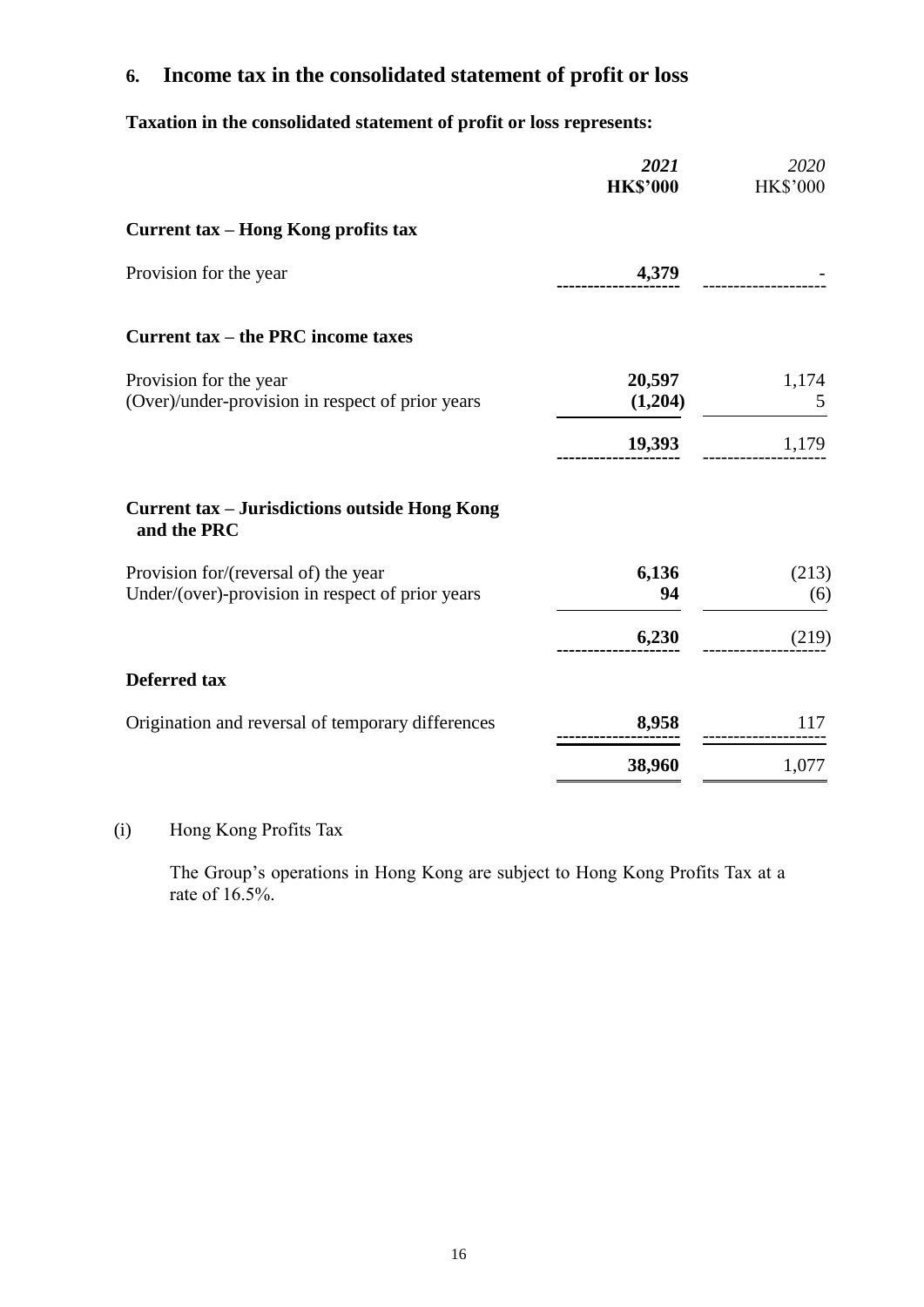## **6. Income tax in the consolidated statement of profit or loss (continued)**

### (ii) PRC income taxes

The Group's operations in the PRC are subject to Corporate Income Tax Law of the PRC. The standard PRC corporate income tax rate is 25%.

Varitronix (Heyuan) Display Technology Limited ("Varitronix Heyuan"), a subsidiary of the Group, was designated as a high and new technology enterprise, which qualified for a reduced Corporate Income Tax rate of 15%. Accordingly, Varitronix Heyuan's applicable tax rate is 15% for the years ended 31 December 2021 and 2020. According to relevant laws and regulations promulgated by the State Administration of Taxation of the PRC, Varitronix Heyuan was entitled to the bonus deduction of its certain research and development costs incurred as tax deductible expenses when determining its assessable profits for the years ended 31 December 2021 and 2020. The Group made their best estimate for the bonus deduction to be claimed for Varitronix Heyuan in ascertaining its assessable profits for the years ended 31 December 2021 and 2020.

Other subsidiaries of the Group incorporated in the PRC are subject to the standard PRC corporate income tax rate of 25%.

Withholding tax is levied on dividend distributions arising from profits of the PRC entities of the Group earned after 1 January 2008 based on an applicable tax rate at 5%.

(iii) Jurisdictions outside Hong Kong and the PRC

Taxation for subsidiaries of the Group operation outside Hong Kong and the PRC is charged at the appropriate current rates of taxation ruling in the relevant tax jurisdictions.

## **7. Dividends**

### **(a) Dividends payable to equity shareholders of the Company attributable to the year**

|                                                    | 2021            | 2020            |
|----------------------------------------------------|-----------------|-----------------|
|                                                    | <b>HK\$'000</b> | <b>HK\$'000</b> |
| Final dividend proposed after the end of reporting |                 |                 |
| period of 15.0 HK cents (2020: 5.0 HK cents) per   |                 |                 |
| share                                              | 110,449         | 36,771          |

The final dividend proposed after the end of the reporting period has not been recognised as liabilities at the end of the reporting period.

The proposed final dividend for the year ended 2021 is subject to the approval of the shareholders of the Company at the forthcoming annual general meeting.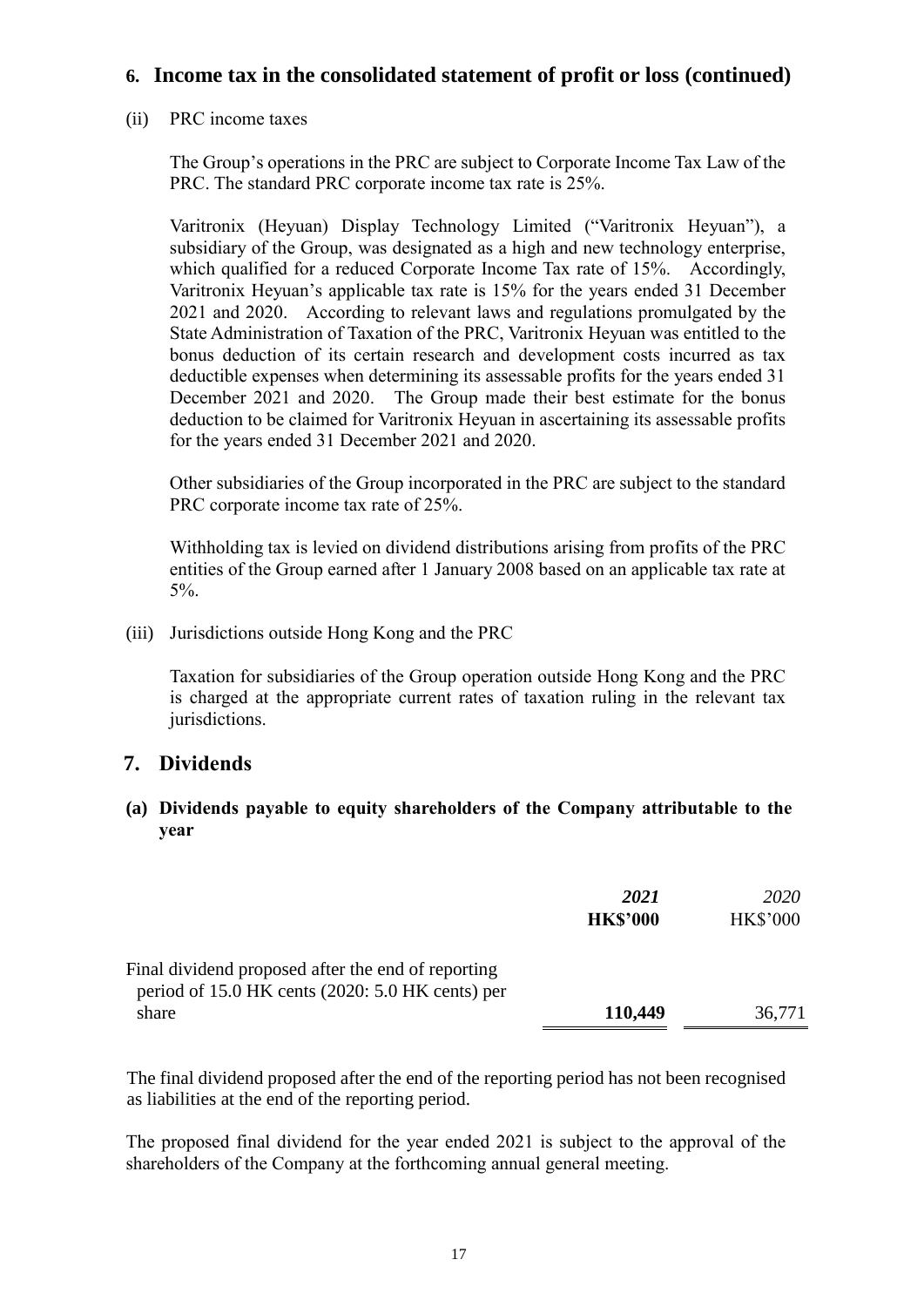## **7. Dividends (continued)**

**(b) Dividends payable to equity shareholders of the Company attributable to the previous financial year, approved and paid during the year**

|                                                                                                                                                      | 2021<br><b>HK\$'000</b> | 2020<br><b>HK\$'000</b> |
|------------------------------------------------------------------------------------------------------------------------------------------------------|-------------------------|-------------------------|
| Final dividend in respect of the previous financial<br>year, approved and paid during the year, of 5.0 HK                                            |                         |                         |
| cents $(2020: 1.0$ HK cent) per share<br>Special dividend in respect of the previous financial<br>year, approved and paid during the year, of Nil HK | 36,302                  | 7,352                   |
| cent $(2020: 25.0$ HK cents) per share                                                                                                               |                         | 183,794                 |
|                                                                                                                                                      | 36,302                  | 191,146                 |

### **8. Earnings per share**

#### **(a) Basic earnings per share**

The calculation of basic earnings per share is based on the consolidated profit attributable to ordinary equity shareholders of the Company of HK\$327,798,000 (2020: HK\$68,639,000) and the weighted average of 727,080,789 ordinary shares (2020: 735,175,204 shares) in issue during the year, calculated as follows:

#### **Weighted average number of ordinary shares**

|                                       | 2021        | 2020          |
|---------------------------------------|-------------|---------------|
| Issued ordinary shares at 31 December | 727,080,789 | 735, 175, 204 |

#### **(b) Diluted earnings per share**

The calculation of diluted earnings per share is based on the consolidated profit attributable to ordinary equity shareholders of the Company of HK\$327,798,000 (2020: HK\$68,639,000) and the weighted average of 732,457,164 ordinary shares (2020: 735,829,755 shares), calculated as follows:

#### **Weighted average number of ordinary shares (diluted)**

|                                                                                              | 2021        | 2020        |
|----------------------------------------------------------------------------------------------|-------------|-------------|
| Weighted average number of ordinary shares<br>at 31 December                                 | 727,080,789 | 735,175,204 |
| Effect of deemed issue of share under Company's<br>share option scheme for nil consideration | 2,320,123   | 654,551     |
| <b>Effect of Share Award Plan</b>                                                            | 3,056,252   |             |
| Weighted average number of ordinary shares (diluted)<br>at 31 December                       | 732,457,164 | 735,829,755 |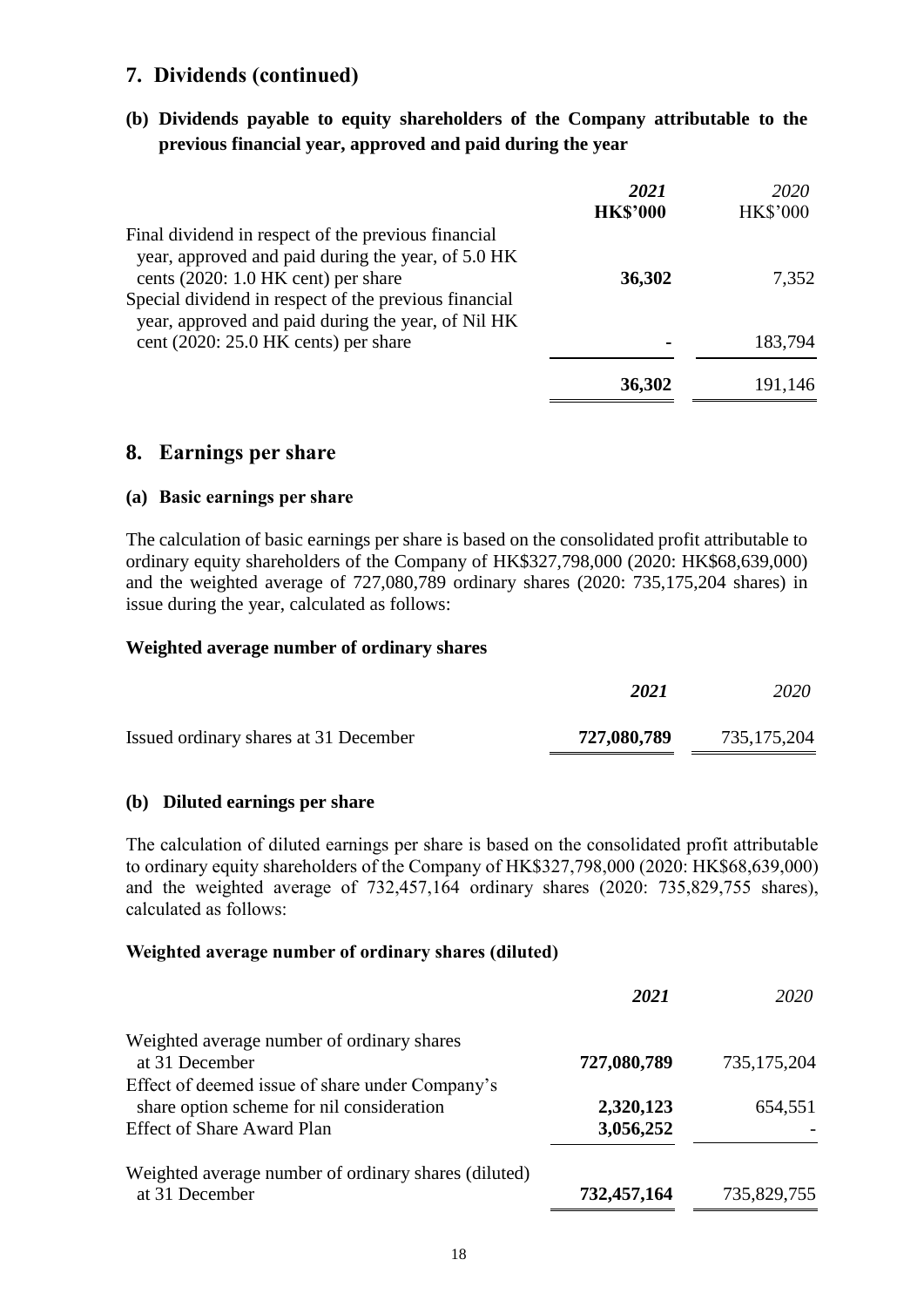## **9. Trade and other receivables, deposits and prepayments and other contract costs**

As at the end of the reporting period, the aging analysis of trade debtors and bills receivables (which are included in trade and other receivables, deposits and prepayments and other contract costs), based on the invoice date and net of loss allowance of HK\$19,923,000 (2020: HK\$3,560,000), is as follows:

|                                                                            | 2021<br><b>HK\$'000</b> | 2020<br><b>HK\$'000</b> |
|----------------------------------------------------------------------------|-------------------------|-------------------------|
| Within 60 days of the invoice issue date                                   | 1,083,109               | 775,588                 |
| 61 to 90 days after the invoice issue date                                 | 270,250                 | 181,062                 |
| 91 to 120 days after the invoice issue date                                | 124,294                 | 64,516                  |
| More than 120 days but less than 12 months after the<br>invoice issue date | 138,580                 | 12,698                  |
|                                                                            | 1,616,233               | 1,033,864               |

Trade debtors and bills receivable are generally due within 60 to 90 days from the date of billing.

## **10. Trade and other payables**

As at the end of the reporting period, the aging analysis of trade creditors and bills payable (which are included in trade and other payables), based on the invoice date, is as follows:

|                                                        | 2021<br><b>HK\$'000</b> | 2020<br><b>HK\$'000</b> |
|--------------------------------------------------------|-------------------------|-------------------------|
| Within 60 days of supplier invoice date                | 1,170,681               | 729,479                 |
| 61 to 120 days after supplier invoice date             | 454,423                 | 47,522                  |
| More than 120 days but within 12 months after supplier |                         |                         |
| invoice date                                           | 16,822                  | 15,865                  |
| More than 12 months after supplier invoice date        | 9,933                   | 6,335                   |
|                                                        | 1,651,859               | 799,201                 |

### **11. Commitments**

**Capital commitments outstanding at the end of the reporting period not provided for in the financial information were as follows:**

|                | 2021            | 2020<br><b>HK\$'000</b> |
|----------------|-----------------|-------------------------|
|                | <b>HK\$'000</b> |                         |
| Contracted for | 93,518          | 68,326                  |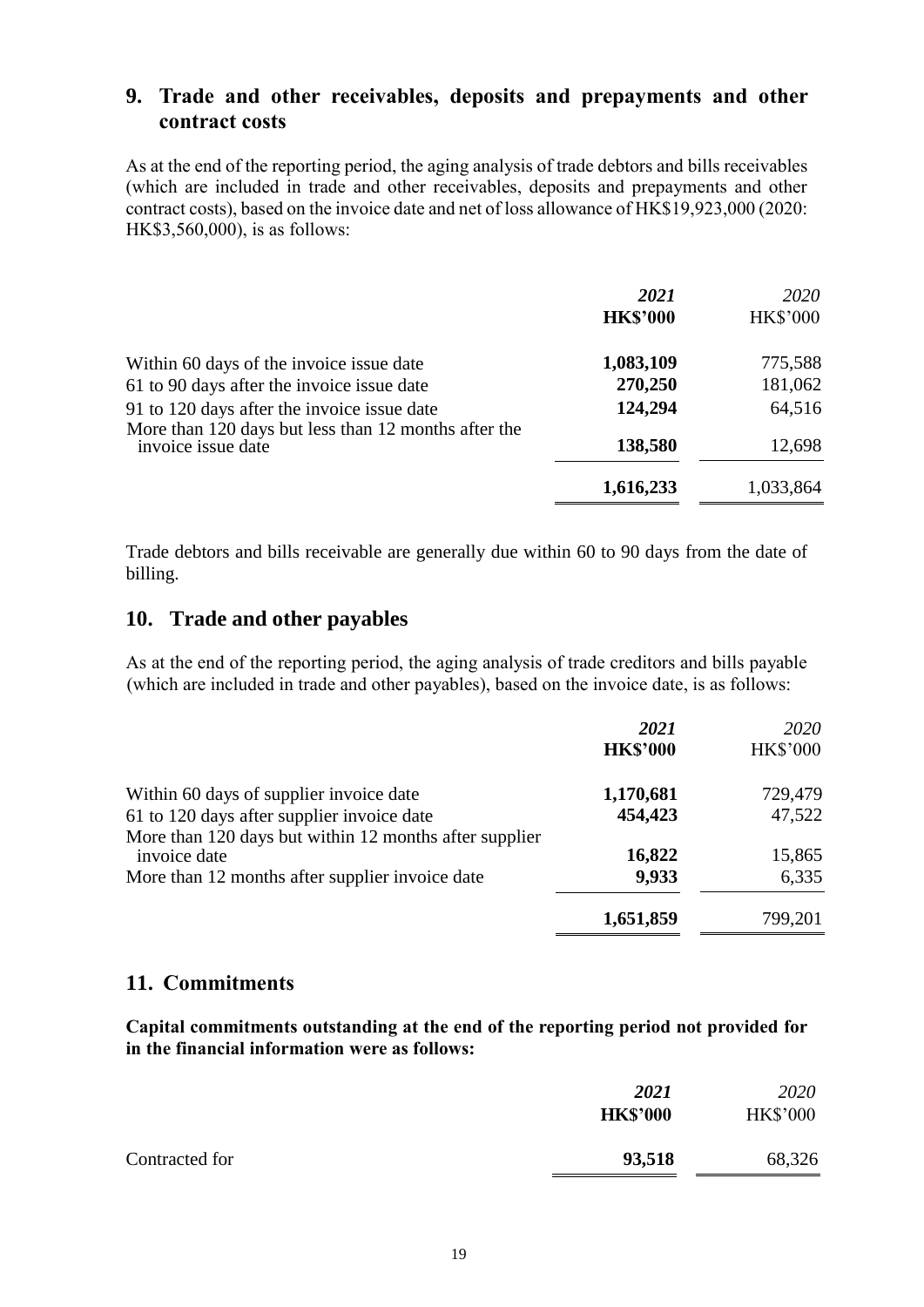## **12. Contingent liabilities**

### **Financial guarantees issued**

As at the end of the reporting period, the Company has issued guarantees to banks in respect of banking facilities granted to certain subsidiaries.

As at the end of the reporting period, the Directors do not consider it probable that a claim will be made against the Company under any of the guarantees. No liability of the Company at the end of the reporting period under the guarantees issued and the facilities was drawn down by the subsidiaries (2020: HK\$Nil).

The Company has not recognised any deferred income in respect of the guarantees as their fair value cannot be reliably measured using observable market data.

## **13. Non-adjusting events after reporting period**

On 28 January 2022, Chengdu BOE Automotive Electronic Limited ("Chengdu BOE Automotive") (a non-wholly owned subsidiary of the Group) entered into the construction agreement with the contractor, pursuant to which the contractor will provide the construction works at the construction area to Chengdu BOE Automotive at the consideration of RMB515,793,000, subject to adjustments (if any). Chengdu BOE Automotive also entered into the pre-construction Agreement in respect with the preconstruction works at the construction area with the contractor at the pre-consideration of RMB9,740,000. Further details are set out in the announcement of the Company dated 28 January 2022.

### **DIVIDEND**

The Board has recommended declaring a final dividend of 15.0 HK cents (2020: 5.0 HK cents) per share, representing a total of 15.0 HK cents (2020: 5.0 HK cents) per share for the year ended 2021.

## **CLOSURE OF REGISTER OF MEMBERS**

The register of members of the Company will be closed from Friday, 24 June 2022 to Thursday, 30 June 2022 (both days inclusive), during which period no transfer of shares will be registered. In order to be eligible to attend and vote at the forthcoming AGM (the "2022 AGM"), all transfers of shares accompanied by the relevant share certificates must be lodged with the Company's Hong Kong branch share registrar and transfer office, Computershare Hong Kong Investor Services Limited ("Computershare"), of Shops 1712- 1716, 17th Floor, Hopewell Centre, 183 Queen's Road East, Wan Chai, Hong Kong not later than 4:30 p.m. on Thursday, 23 June 2022.

Subject to the shareholders approving the recommended final dividend at the 2022 AGM of the Company, such dividend will be payable on or around Tuesday, 19 July 2022 to shareholders whose names appear on the register of members of the Company on Tuesday, 12 July 2022. To determine eligibility for the final dividend, the register of members of the Company will be closed from Thursday, 7 July 2022 to Tuesday, 12 July 2022 (both days inclusive), during which period no shares can be registered. In order to qualify for the aforementioned final dividend, all transfers of shares accompanied by the relevant share certificates must be lodged with Computershare, of Shops 1712-1716, 17th Floor, Hopewell Centre, 183 Queen's Road East, Wan Chai, Hong Kong not later than 4:30 p.m. on Wednesday, 6 July 2022.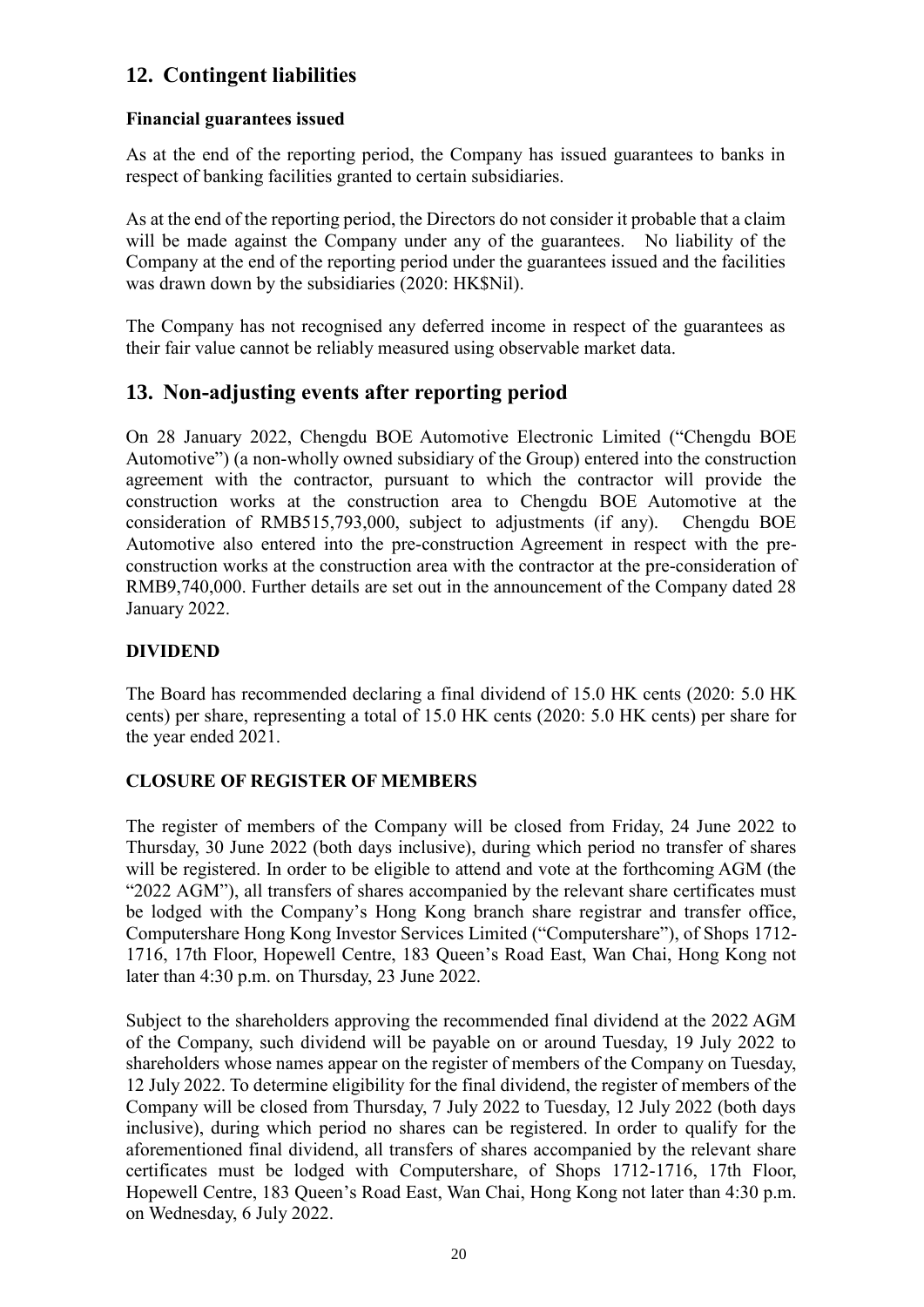# **OTHERS**

## **Staff**

As at 31 December 2021, the Group employed 3,725 staff around the world, of whom 125 were in Hong Kong, 3,548 in the People's Republic of China ("PRC") and 52 were in overseas. The Group remunerates its employees based on their performance, experience and prevailing industry practice. The Group operates an employee share option scheme and a share award plan, and provides rent-free quarters to certain of its employees in Hong Kong and the PRC.

The Group adopts a performance-based remuneration policy. Salary adjustments and performance bonuses are based on the evaluation of job performance. The aim is to create an atmosphere that encourages top performers and provides incentives for general employees to improve and excel.

### **Liquidity and Financial Resources**

As at 31 December 2021, the total equity of the Group was HK\$3,346 million (2020: HK\$2,767 million). The Group's current ratio, being the proportion of total current assets against total current liabilities, was 2.24 as at 31 December 2021 (2020: 3.19).

At the year end, the Group held a liquid portfolio of HK\$2,271 million (2020: HK\$1,638 million) of which HK\$2,267 million (2020: HK\$1,635 million) was in cash and fixed deposits balance, HK\$4 million (2020: HK\$3 million) was in other financial assets. At the year end, the Group had no borrowings (2020: HK\$Nil). The Group's gearing ratio (borrowings over net assets) was Nil% as at 31 December 2021 (2020: Nil%).

The Group's inventory turnover ratio (cost of inventories over average inventories balance) for the year was 10.2 times (2020: 7.8 times). Debtor turnover days (trade receivables over revenue times 365) for the year was 76 days (2020: 84 days).

## **Foreign Currency Exposure**

The Group is exposed to foreign currency risk primarily through sales and purchases that are denominated in a currency other than the functional currency of the operations to which they relate. The currencies giving rise to this risk are primarily United State dollars, Euros, Japanese Yen and Renminbi.

The Group is not engaged in the use of any financial instruments for hedging purposes. However, the management monitors foreign exchange exposure from time to time and will consider hedging significant foreign currency exposure when the need arises.

## **PURCHASE, SALE OR REDEMPTION OF THE COMPANY'S LISTED SECURITIES**

During the year ended 31 December 2021, the trustee of the Company's share award plan (adopted on 28 August 2020) (the "Share Award Plan") purchased on the Stock Exchange of Hong Kong Limited a total of 5,856,000 shares of the Company (representing 0.80% of the issued shares capital of the Company) at a total consideration of approximately HK\$23,183,000 to satisfy the award of shares to selected participants pursuant to the terms of the rules and trust deed of the share award plan. Total number of shares of the Company purchased is 12,373,000 (representing 1.68% of the issued shares capital of the Company) under the Share Award Plan.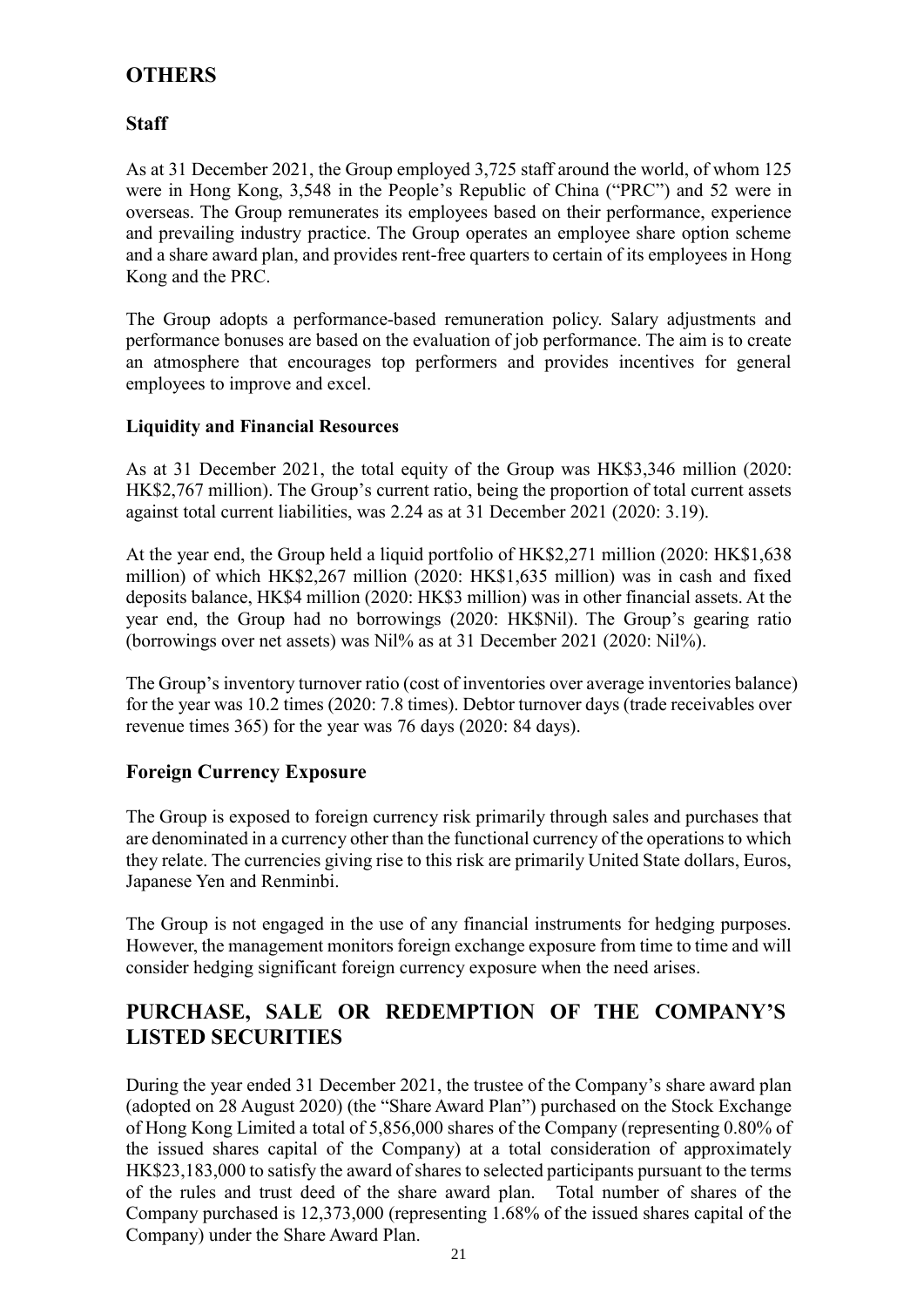On 29 March 2021, the Board has granted a total of 6,310,000 awarded shares (representing 0.86% of the issued shares capital of the Company) to 72 selected participants, comprising 5 Directors and 67 employees of the Group, pursuant to the Share Award Plan.

As at 31 December 2021, the total number of awarded shares that can be granted was 6,113,000 (after deducting the 6,310,000 awarded shares granted on 29 March 2021), representing 0.83% of the issued share capital of the Company.

Other than the aforesaid, during the year ended 31 December 2021, neither the Company nor any of its subsidiaries purchased, sold or redeemed any of the Company's listed securities.

## **CORPORATE GOVERNANCE**

In the opinion of the Directors, the Company has complied with the Corporate Governance Code as set out in Appendix 14 of the Listing Rules throughout the year ended 31 December 2021.

## **MODEL CODE FOR SECURITIES TRANSACTIONS BY DIRECTORS**

The Company has adopted the Model Code for Securities Transactions by Directors of Listed Issuers (the "Model Code") set out in Appendix 10 of the Listing Rules. Following specific enquiry by the Company, all Directors confirmed that they have complied with the required standards as set out in the Model Code throughout the year under review.

# **AUDIT COMMITTEE**

The Audit Committee of the Company (the "AC") comprises 3 independent non-executive Directors: Mr. Fung, Yuk Kan Peter (Chairman of the AC), Mr. Chu, Howard Ho Hwa and Mr. Hou Ziqiang. The AC is responsible for appointment of external auditors, review of the Group's financial information and oversight of the Group's financial reporting system, risk management and internal control systems. It is also responsible for reviewing the interim and annual results of the Group prior to recommending them to the Board for approval.

The AC has reviewed with management the accounting principles and practices adopted by the Group and discussed risk management, internal controls and financial reporting matters including the review of the final results for the year ended 31 December 2021 of the Company now reported on.

# **REMUNERATION COMMITTEE**

The Remuneration Committee of the Company (the "RC") is responsible for setting and monitoring the remuneration policy for all Directors and senior management of the Group. The RC comprises Mr. Fung, Yuk Kan Peter (Chairman of the RC), Mr. Gao Wenbao, Ms. Ko Wing Yan, Samantha, Mr. Chu, Howard Ho Hwa and Mr. Hou Ziqiang. Among the 5 members of the RC, 3 members are independent non-executive Directors.